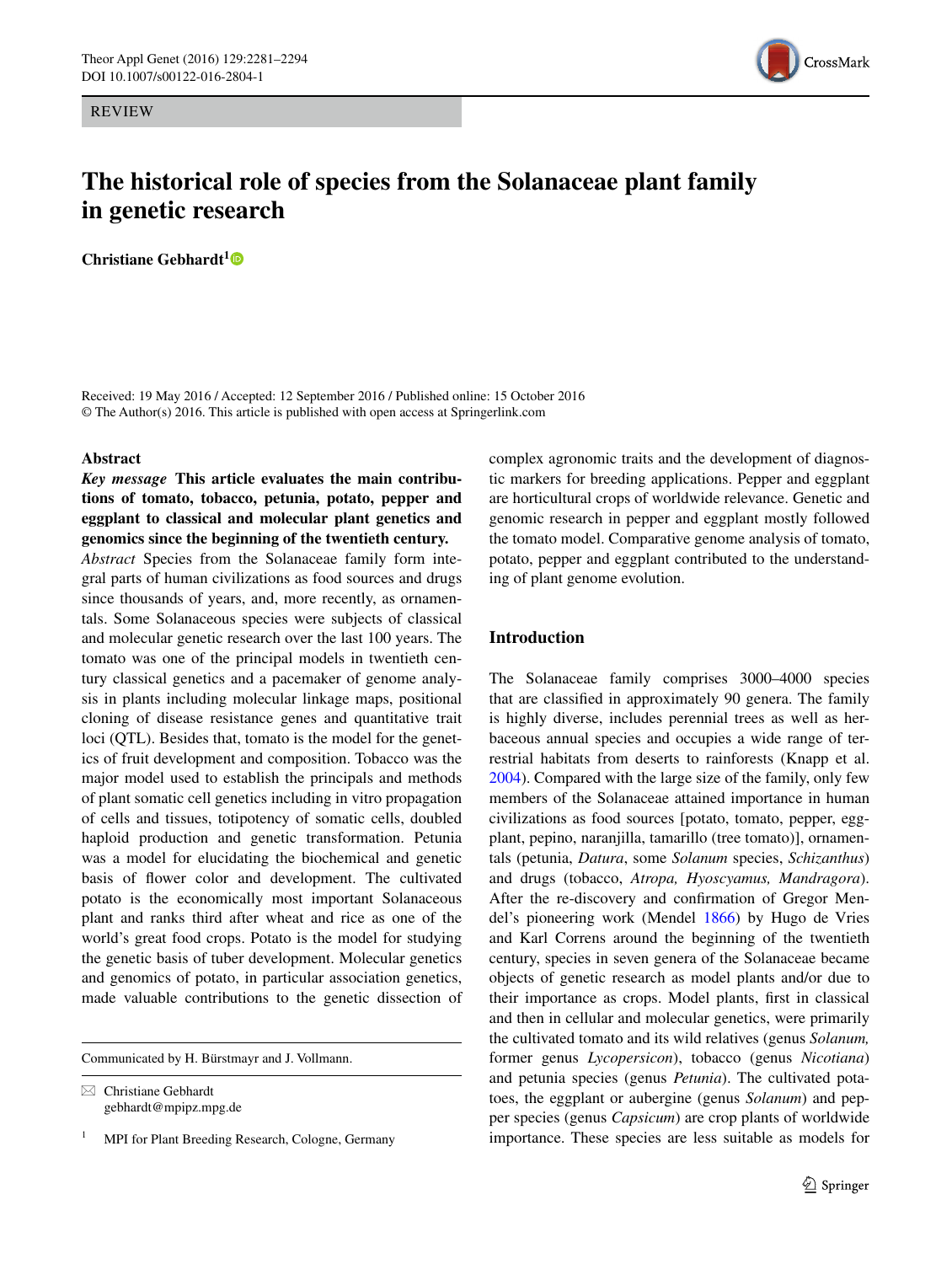fundamental research, except tuber development in potato. Classical and molecular genetic research on potato, eggplant and pepper was, therefore, predominantly aimed at solving agricultural problems, for example, introducing disease resistance, and developing improved cultivars. *Datura innoxia* (genus *Datura*), *Hyoscyamus muticus* (genus *Hyoscyamus*) and *Physalis* species (genus *Physalis*) were not widely used in research but, nevertheless, contributed to certain aspects of genetics. Anthers of *Datura innoxia* were cultured in vitro in the earliest conclusive report on the regeneration of haploid embryos from pollen grains (Guha and Maheshwari [1966\)](#page-10-0). This marked the beginning of the production of doubled haploid and, therefore, homozygous plants, which is now an important biotechnological application in breeding programs of all self-fertile crop species, because homozygous plants can be obtained in a single step and much shorter time, therefore, than by multiple generations of selfing. Leaf mesophyll protoplasts of anther culture-derived haploid *Hyoscyamus muticus* plants were the source of biochemical mutant cell lines that were obtained by total selection (Gebhardt et al. [1981\)](#page-10-1), similar to the first biochemical mutants selected in *Neurospora crassa* (Beadle and Tatum [1941\)](#page-9-0). The molecular basis and possible mechanism of the formation of the 'Chinese lantern' or inflated-calyx syndrome, a peculiar development of the sepals after fertilization in some Solanaceae genera, were studied in *Physalis* species (He and Saedler [2005](#page-10-2), [2007](#page-10-3)).

The aim of this review was to highlight the historical roles and main contributions of tomato, tobacco, petunia, potato, pepper and eggplant in genetic research since the beginning of the twentieth century. The broadness of the subject required selectivity, which might have been influenced by the author's own experience and preferences. The undoubtedly important contributions of cytogenetics were neglected as well as the numerous studies on gene function based on transgenic plants. Particular attention was paid to the identification and citation of the early original literature on genetic research in Solanaceous species. This might appear outdated in view of today's era of sequenced genomes but, nevertheless, formed the humus, which nourished the research that led to the manifold biotechnological applications in plant breeding, such as in vitro multiplication, doubled haploid production, genetic engineering and marker-assisted breeding.

## **Tomato**

The nine tomato species in the former genus *Lycopersicon*, now included in the genus *Solanum* based on molecular taxonomy [\(https://solgenomics.net/about/solanum\\_nomen](https://solgenomics.net/about/solanum_nomenclature.pl)[clature.pl\)](https://solgenomics.net/about/solanum_nomenclature.pl), are native to Middle and South America. The cultivated tomato (*Solanum lycopersicum*, formerly *Lycopersicon esculentum*) was domesticated in pre-Colombian times in Mexico or Peru and was introduced into Europe shortly after the Spanish conquest of Mexico in 1521. The first descriptions of the 'love apple' appeared in European herbals around the middle of the sixteenth century (Daunay et al. [2008\)](#page-9-1). From there, the tomato spread to all other continents and is today the second most important Solanaceous crop plant after potato. The cultivated tomato was, besides maize, the major plant model of classical genetics in the twentieth century, thanks to its self- and cross-compatibility, easy cultivation and large morphological diversity. The genetic linkage map of tomato was initiated in the first decade of the twentieth century by analyzing the Mendelian inheritance of morphological characters such as plant dwarfism and color, shape and surface structure of fruits and leaves (Craig [1907](#page-9-2); Halsted [1905](#page-10-4); Hedrick and Booth [1907](#page-10-5); Price and Drinkard [1908](#page-12-0)). The discovery of genetic linkage between some of these characters formed the core of the classical tomato map (Jones [1917](#page-11-2)). Seven decades later, the map comprised nearly 320 morphological and isozyme loci (Mutschler et al. [1987\)](#page-11-3). A significant portion of the morphological markers originated from more than 300 radiation-induced mutants, which were generated and described by Hans Stubbe and colleagues from the Institute for Genetics and Crop Plant Research in Gatersleben (former German Democratic Republic) in the 1950s and 1960s (Stubbe [1957,](#page-13-0) [1972](#page-13-1)). Several genes underlying morphological characters that were described and mapped many years ago by classical geneticists have now been molecularly identified by positional cloning, for example: the transcription factors *lateral suppressor* (*Ls*) and *blind* (*bl*) which control axillary meristem formation (Schmitz et al. [2002](#page-13-2); Schumacher et al. [1999\)](#page-13-3), the regulatory gene *ovate* (*o*) which controls fruit shape (Liu et al. [2002\)](#page-11-4) and the MYB transcription factor *potato leaf* (*C*) which changes leaf shape (Busch et al. [2011](#page-9-3)). After the beginning of the twenty-first century, mutant collections of tomato were expanded by several thousand, providing new opportunities for the discovery and analysis of gene function (Menda et al. [2004;](#page-11-5) Saito et al. [2011](#page-12-1)).

Linkage mapping based on morphological and isozyme markers became obsolete about 30 years ago when DNAbased markers appeared on stage in the form of restriction fragment length polymorphisms (RFLPs) (Helentjaris et al. [1985](#page-10-6)). Whereas the construction of the classical tomato map took 80 years, hundreds of crosses and several generations of geneticists, the construction of a molecular linkage map with hundreds of RFLP markers was achieved within less than 10 years by two dozen researchers based on single F2 populations that descended from crosses between cultivated tomato and wild tomato species (Bernatzky and Tanksley [1986;](#page-9-4) Helentjaris et al. [1986](#page-10-7); Tanksley et al. [1992](#page-13-4)). The tomato RFLP maps were, together with maize,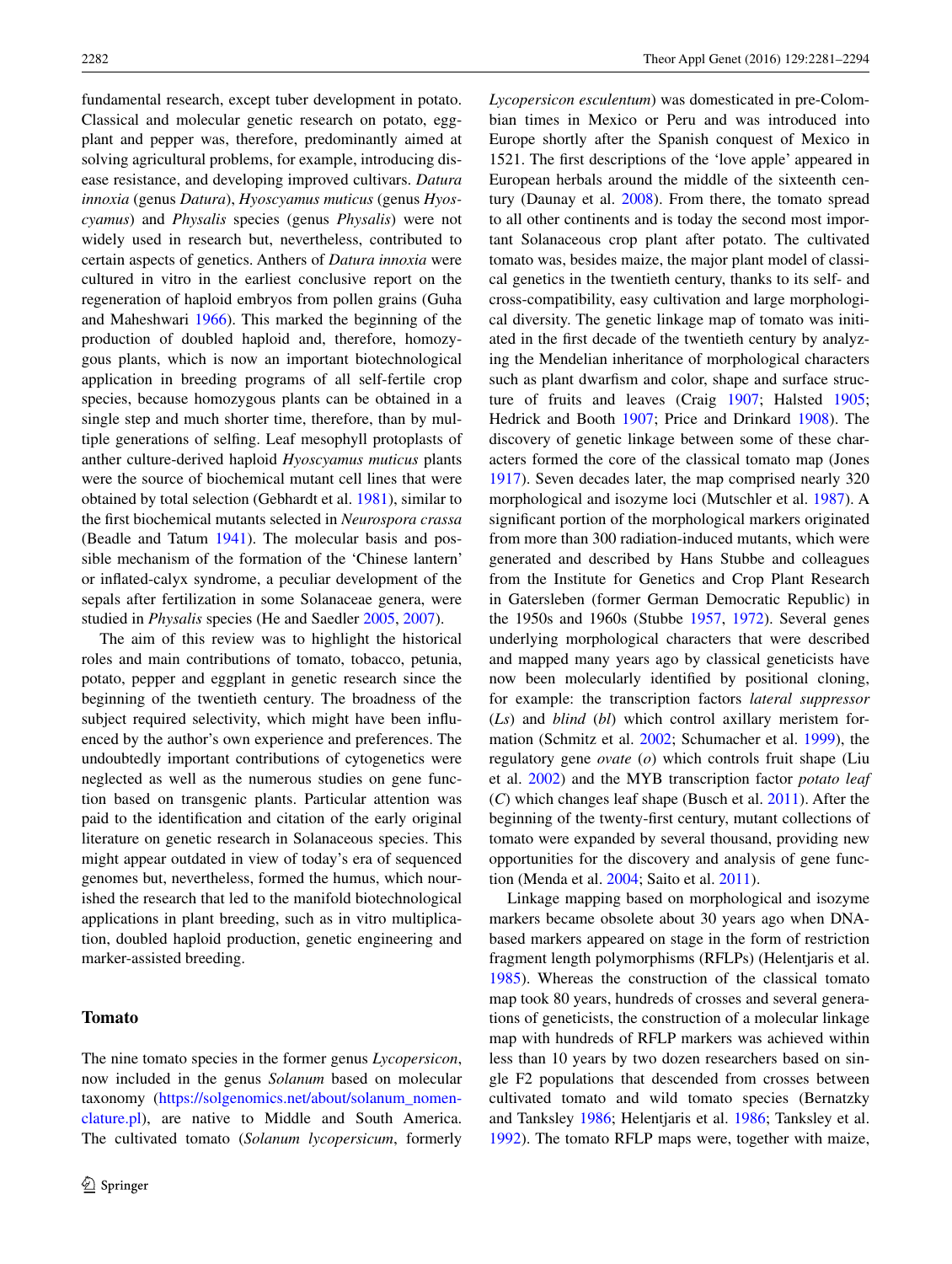the first molecular linkage maps generated in plants. RFLP linkage maps were the first genomic tool that made possible (i) the genetic dissection and mapping of quantitative trait loci (QTL), (ii) the cloning of genes with phenotypic effect but unknown sequence based on map position alone and (iii) the marker-assisted introgression of novel traits, for example, disease resistance, in breeding programs. DNAbased markers for most tomato diseases and fruit quality traits have been identified by linkage mapping in progeny of interspecific hybrids. Their application in commercial breeding programs has been recently reviewed (Foolad and Panthee [2012\)](#page-10-8). The use of interspecific hybrids as parents was necessary because of the scarcity of intraspecific DNA variation in the cultivated tomato, which made detection by RFLPs tedious. Twenty years later, next-generation sequencing technologies have improved, tremendously, the efficiency of detecting DNA variation and allow now map construction in intraspecific populations based on single nucleotide polymorphism (SNP) markers (Shirasawa et al. [2010](#page-13-5)). High-density molecular linkage maps were instrumental for the construction of a physical map, by which the bits and pieces of assembled genomic sequences (scaffolds) were ordered and linked to the 12 chromosomes of the inbred cultivar 'Heinz 1701', the first sequenced tomato (The Tomato Genome Consortium [2012\)](#page-13-6). Besides this reference genome of the cultivated tomato, the genomes of the wild species *S. pimpinellifolium* and *S. pennellii* were also sequenced, which are sources of valuable horticultural traits (Bolger et al. [2014](#page-9-5); The Tomato Genome Consortium [2012](#page-13-6)).

The earliest example for map-based gene cloning in plants was the tomato *Pto* gene for resistance to *Pseudomonas syringae* pv tomato, which turned out to encode a serine–threonine kinase (Martin et al. [1993a](#page-11-6), [b\)](#page-11-7). The first QTL mapping experiments used mainly RFLP and some isozyme markers. QTL for insect resistance (Nienhuis et al. [1987](#page-12-2)) and for important fruit quality traits such as soluble solids concentration (mainly sugars), fruit weight and acidity (Osborn et al. [1987](#page-12-3); Paterson et al. [1988\)](#page-12-4) were reported. Since then, numerous QTL mapping studies have been performed in various interspecific populations, reviewed by (Grandillo et al. [2013](#page-10-9)), see also Bernardo ([2016\)](#page-9-6) in this issue. QTL mapping was the starting point for the positional cloning of genes underlying QTL. The first example was a major QTL for fruit weight (*fw2.2*) on tomato chromosome 2, which turned out to be a gene of unknown function, possibly a regulator of cell division (Frary et al. [2000](#page-10-10); Grandillo and Tanksley [1996\)](#page-10-11). Particularly useful for QTL mapping and cloning was and still is a set of introgression lines of *S. pennellii* in *S. lycopersicum*, which was developed based on marker-assisted selection with RFLP markers (Eshed and Zamir [1995\)](#page-9-7). This material led finally to the identification of an invertase gene that underlies a major QTL for fruit sugar content (Fridman et al. [2004\)](#page-10-12).

Progeny of controlled crosses between two inbred parental lines was the material that dominated plant genetics in the last century. Since the beginning of the twenty-first century, the principles of population genetics, originally developed in human genetics, are increasingly applied to plant populations of individuals related by descent, which either occur in natural habitats or are the result of breeding. Such populations arise from crosses among multiple parents over multiple generations. Instead of two parental alleles per locus, which segregate in Mendelian ratios, multiple alleles are distributed in these populations in frequencies that are the result of evolutionary forces such as natural selection and random genetic drift, or selection by humans. Instead of the recombination frequency, the frequency of co-inheritance of specific alleles at pairs of linked loci over multiple meiotic generations is estimated (linkage disequilibrium, LD). The phenotypic and genotypic analysis of such populations allows the detection of association or LD between a quantitative or qualitative phenotypic trait and a specific allele of a DNA-based marker. Such marker–trait associations are highly useful for marker-assisted breeding as they are not restricted to a specific genetic background. Association mapping has its limitations in highly inbred crops like tomato, because the genetic resolution is low due to large LD. Nevertheless, first examples of QTL detection by association mapping were recently published (Ranc et al. [2012](#page-12-5); Ruggieri et al. [2014](#page-12-6); Sauvage et al. [2014](#page-12-7)). Multiparent advanced generation inter-cross (MAGIC) populations combine advantages of linkage mapping such as controlled crossings with advantages of association mapping such as segregation of multiple alleles and increased genetic resolution. A first MAGIC population was recently developed in tomato as a novel, alternative genetic resource for QTL mapping and cloning (Pascual et al. [2015](#page-12-8)).

Naturally, tomato is the prime model for studying the molecular basis of fruit development and composition. Spontaneous and induced mutations for fruit ripening, fruit shape, color and texture were described by classical geneticists in the twentieth century. At the end of the twentieth and beginning of the twenty-first century, many of the corresponding genes were cloned and functionally characterized, either by positional cloning or the candidate gene approach. This revealed the importance of ethylene signaling and particular transcriptional regulators in fruit ripening (reviewed by (Giovannoni [2007;](#page-10-13) Klee and Giovannoni [2011](#page-11-8)). The FLAVR SAVR<sup>™</sup> tomato with prolonged shelf life due to antisense inhibition of polygalacturonase in the fruit was the first commercialized transgenic crop (Kramer and Redenbaugh [1994\)](#page-11-9).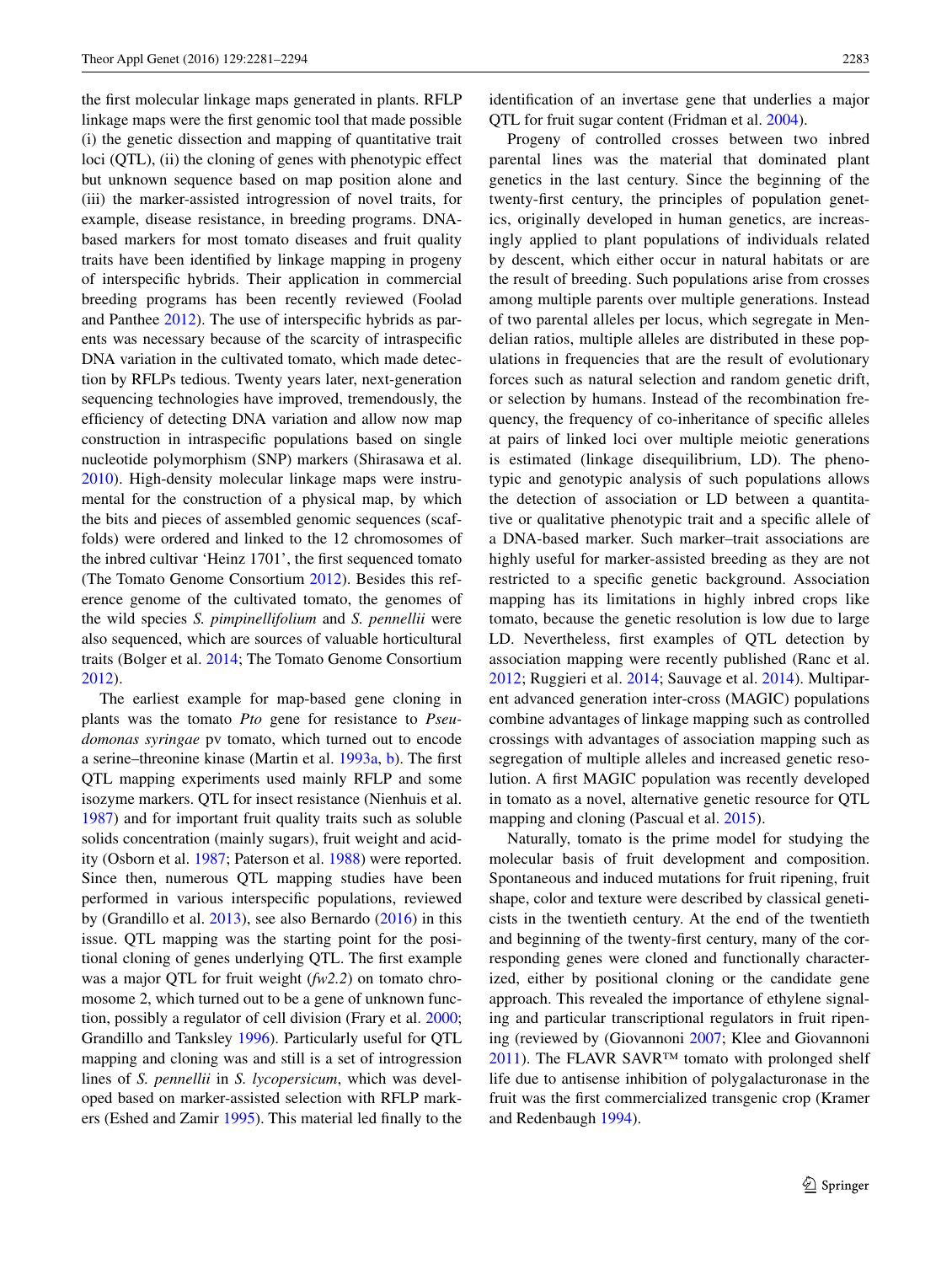### **Tobacco**

In 1492, Christopher Columbus noticed smoking indigenous people in Mexico and Cuba. In the middle of the sixteenth century, several tobacco species, the first one probably *Nicotiana rustica*, were introduced into Portugal and France from the New World (Daunay et al. [2008](#page-9-1)). In the following centuries, tobacco conquered the world as a powerful drug in the form of cigarettes, cigars and pipes. In twentieth-century plant science, tobacco was the most widely used model for the development of somatic cell genetics including transformation technology and genetic engineering. The in vitro multiplication of plant cells and tissues, the production of doubled haploids and transgenic crops, which are important parts of today's green biotechnology are all rooted, to large extent, in basic research performed with tobacco cell and tissue cultures, reviewed by (Sussex [2008\)](#page-13-7). The ability of de-differentiated plant cells to grow indefinitely in vitro was conclusively demonstrated with tumor-like callus tissue derived from a hybrid between *N. glauca* and *N. langsdorffii* (White [1939b](#page-13-8)). The next step was the regeneration of roots, shoots and, finally, normal, fertile plants from undifferentiated tobacco cell cultures, which involved the discovery that the plant hormones auxin and cytokinin had to be added to the culture medium in the right concentration and ratio to induce the differentiation of roots or shoots (Skoog [1944](#page-13-9); Skoog and Tsui [1948](#page-13-10); White [1939a](#page-13-11)). The question then was whether single somatic plant cells are totipotent, that is whether they are able to develop by cell division and organ differentiation into a fully functional and fertile plant. The totipotency of somatic plant cells was shown using tobacco single cell cultures (Muir et al. [1954;](#page-11-10) Vasil and Hildebrandt [1965a,](#page-13-12) [b](#page-13-13)) and, later, leaf mesophyll protoplasts (Nagata and Takebe [1971;](#page-11-11) Nakata and Tanaka [1968\)](#page-12-9). All this was made possible by improvements of the culture media. The first fully defined plant tissue culture medium 'MS' was developed for tobacco cell cultures and is still widely used for the in vitro propagation of many plant species (Murashige and Skoog [1962](#page-11-12)). Another important development was the regeneration of haploid plants from pollen grains, which was achieved by in vitro culture of tobacco anthers (Bourgin and Nitsch [1967](#page-9-8); Nitsch and Nitsch [1969](#page-12-10); Vasil and Nitsch [1975](#page-13-14)). When it became possible to proceed in vitro from single cells to plants, plant cell cultures could be used like microbial cultures for the isolation of biochemical mutants, reviewed by (Negrutiu et al. [1984](#page-12-11)). The first such mutants were obtained using tobacco cells. Mutant cell lines were selected based on resistance to chemicals such as chlorate, 5' bromo-deoxyuridine and methionine sulfoximine, which kill wild-type cells whereas mutant cells survive (Carlson [1970](#page-9-9), [1973;](#page-9-10) Márton et al. [1982a](#page-11-13), [b;](#page-11-14) Müller and Grafe [1978](#page-11-15)). A milestone in plant science and biotechnology was the transformation of tobacco cells with T-DNA or Ti-plasmid carrying *Agrobacterium tumefaciens*, which resulted in the stable integration and inheritance of foreign genes (Chilton et al. [1977;](#page-9-11) De Block et al. [1984](#page-9-12); Hernalsteens et al. [1980;](#page-10-14) Horsch et al. [1984](#page-10-15)). The simple *Agrobacterium*-mediated transformation of differentiated tissues such as leaf discs was demonstrated with tobacco, tomato and petunia (Horsch et al. [1985\)](#page-10-16).

Tobacco species served as models to study the genetics and molecular basis of gametophytic self-incompatibility. During the first quarter of the twentieth century, extensive studies on the inheritance of self-incompatibility (self-sterility at that time) were performed with hybrids between *N. alata, N. forgetiana* and *N. langsdorffii* (Anderson [1924](#page-8-0); East and Mangelsdorf [1925;](#page-9-13) East and Park [1917](#page-9-14)). Seven decades later, the first gene for gametophytic selfincompatibility was cloned from *N. alata,* which encoded a stylar glycoprotein (Anderson et al. [1986\)](#page-8-1). The mechanism of self-incompatibility was subsequently elucidated by showing that this glycoprotein functions as an RNase that degrades pollen rRNA (McClure et al. [1989,](#page-11-16) [1990](#page-11-17)). Research on the host–pathogen system tobacco–*Tobacco Mosaic Virus* (TMV) marks the beginning of plant virology hundred years ago, reviewed by (Scholthof [2008](#page-13-15)). The dominant gene *N* from *N. glutinosa* that confers hypersensitive resistance to TMV (Holmes [1938\)](#page-10-17) was finally cloned by transposon tagging in *N. tabacum* (Whitham et al. [1994](#page-13-16)). *N* was the first gene for virus resistance that was sequence-characterized and is the founder of a major class of plant resistance genes that are characterized by a Toll– interleukin receptor-like (TIR) domain, a nucleotide binding site (NBS) and a leucine-rich repeat (LRR) domain. More recently, *N. attenuata* became a productive model for elucidating the molecular basis of plant interactions with insect herbivores, reviewed by (Schuman and Baldwin [2016](#page-13-17)).

*Nicotiana benthamiana* is a tobacco species endemic to Australia. Since about twenty years, laboratory accessions of this species have become an important experimental system for the functional analysis of host–pathogen interactions, in particular virus interactions, as well as for studies on protein localization and protein–protein interactions, reviewed by (Goodin et al. [2008\)](#page-10-18). This is based on the amenability of *N*. *benthamiana* to infection with most viruses, which allows the introduction and transient expression of foreign genes cloned in plant viral vectors in sense or antisense orientation (Donson et al. [1991;](#page-9-15) Kumagai et al. [1995](#page-11-18)). Another advantage of *N*. *benthamiana* is the ease by which it is transformed via infiltration of leaves with *Agrobacterium tumefaciens* (agroinfiltration), which enables high-throughput functional screens.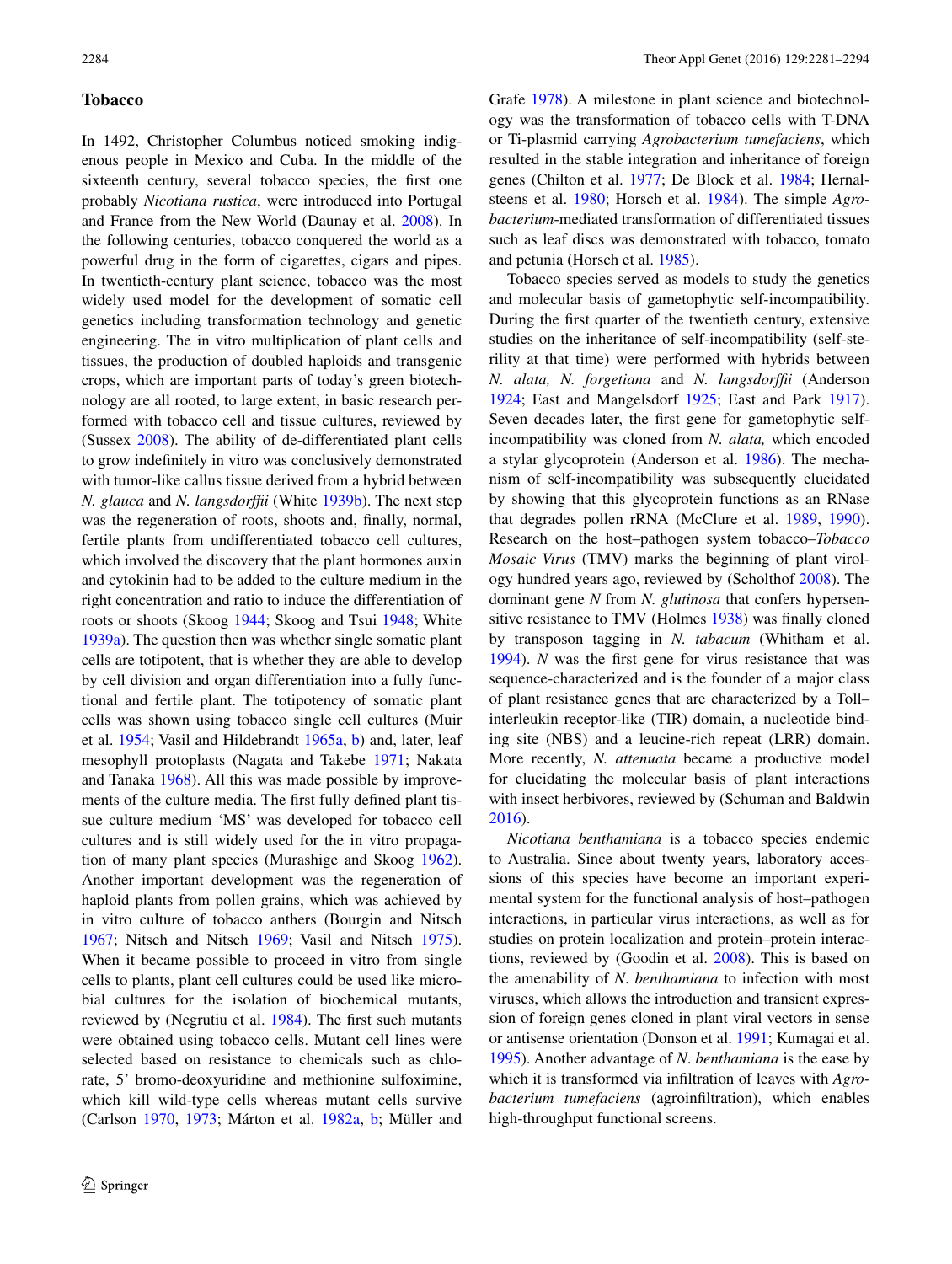Genomics arrived late in tobacco compared to other crop species. The first linkage map was constructed with microsatellite markers (Bindler et al. [2006,](#page-9-16) [2011\)](#page-9-17). At present, draft genome sequences are available of three varieties of *N. tabacum* (Sierro et al. [2014](#page-13-18)) and of *N. benthamiana* (Bombarely et al. [2012](#page-9-18)).

#### **Petunia**

Petunias are one of the most popular annual bedding plants in Europe and the United States. South America is the home of the approximately 30 known species of the genus *Petunia*, which was established in 1803 by the French botanist Antoine-Laurant de Jussieu. The first wild *Petunia* species were cultivated in the botanical gardens of Berlin (1823) and Glasgow (1831) from seeds introduced from the southern half of South America (Gerats and Vandenbussche [2005;](#page-10-19) Krausch [2007;](#page-11-19) Sink [1984](#page-13-19)). The great diversity seen today in flower color, size and pattern as well as plant growth habit is the result of 170 years of breeding and selection, which adapted and continues to adapt this ornamental plant to the fancies of humans who love to decorate their windows, balconies and gardens with colorful flowering plants.

It is, therefore, conceivable that, after the re-discovery of Mendel's work, petunia flower morphology was among the earliest heritable plant characters studied by means of controlled crosses. In the very first issue of the oldest British journal of genetics, Edith R. Saunders published a paper on the inheritance of 'doubleness' versus 'singleness' of petunia flowers (Saunders [1910\)](#page-12-12). In the second half of the twentieth century, petunia, together with snapdragon (*Antirrhinum majus*), became the model for classical and molecular genetics of flower pigmentation by anthocyanins, a subclass of the flavonoids (Gerats and Vandenbussche [2005;](#page-10-19) Holton and Cornish [1995](#page-10-20); Winkel-Shirley [2001](#page-13-20)). The genetic basis was the countless flower color variation of *Petunia hybrida* that was selected by breeders from progeny of interspecific hybrids or from spontaneous mutations. Since an early study on the inheritance of petunia flower colors in the context of understanding speciation (Mather and Edwardes [1943\)](#page-11-20), more than thirty color mutants have been described and mapped to the seven petunia chromosomes (de Vlaming et al. [1984](#page-9-19)). Subsequently, many structural and regulatory genes in flavonoid biosynthesis were cloned and molecularly characterized from maize, snapdragon and petunia (Dooner et al. [1991](#page-9-20); Gerats and Vandenbussche [2005](#page-10-19)). In the early days of gene cloning in plants, the first petunia genes were cloned based on sequence homology with the corresponding parsley gene. They encoded chalcone synthase, the key enzyme in flavonoid biosynthesis (Reif et al. [1985](#page-12-13)). The observation and

genetic analysis of unstable alleles at flower pigmentation loci (Bianchi et al. [1978;](#page-9-21) Doodeman et al. [1984](#page-9-22); Farcy and Cornu [1979](#page-9-23)) led finally to the discovery and cloning of the non-autonomous transposable element dTph1 (Gerats et al. [1990](#page-10-21), [2013\)](#page-10-22). Transposon tagging based on dTph1 and the autonomous element Act1, combined with twentyfirst-century sequencing technology is now considered as a powerful tool for forward and reverse genetics in petunia. Thousands of insertion mutants were generated using the Act1/dTph1 transposable element system, which led to the identification of interesting novel genes (Van Houwelingen et al. [1998](#page-13-21); Vandenbussche et al. [2016\)](#page-13-22).

A hallmark in the history of transgenic plants was the genetic engineering of petunia flower color. The *A1* locus of maize encoding the enzyme dihydroquercetin 4-reductase (DQR) (O'Reilly et al. [1985](#page-12-14); Schwarz-Sommer et al. [1987](#page-13-23)) is required for the biosynthesis of pelargonidin, which confers a brick-red color to flowers. Pelargonidin is produced, for example, in geranium flowers but not in petunia flowers. The maize *A1* gene was transferred by protoplast transformation into a pale pink flowering petunia mutant that accumulated the substrate of DQR, and transgenic plants with salmon red flowers were obtained (Meyer et al. [1987\)](#page-11-21). The first field experiment with transgenic plants was conducted with 30,000 plants of one transgenic petunia line at the Max Planck Institute for Plant Breeding Research in the summer 1990. The planting was accompanied by protests against the release of transgenic plants (witnessed by the author). This experiment demonstrated that transgene expression and, thereby, flower color could be reduced or even silenced by methylation of the 35S promoter driving the expression of the transgene, which was correlated with developmental and environmental factors (Meyer et al. [1992\)](#page-11-22). The genetic and molecular analysis of transgenic petunia plants with modified flower color by these and other researchers (Napoli et al. [1990;](#page-12-15) Van der Krol et al. [1990\)](#page-13-24) made important contributions to the discovery of co-suppression and gene silencing in plants.

In addition to *Arabidopsis thaliana* and *Antirrhinum majus* (Schwarz-Sommer et al. [1990](#page-13-25)), *Petunia hybrida* is a model for the molecular genetics of flower development. Several homeotic and non-homeotic flower mutants have been described (de Vlaming et al. [1984](#page-9-19); Saunders [1910](#page-12-12)). The identification and functional analysis of the underlying genes showed similarities as well as differences between the transcriptional networks that control flower development and organ identity in plant species from different genera (Heijmans et al. [2012](#page-10-23); Mach [2012;](#page-11-23) Van der Krol and Chua [1993\)](#page-13-26).

Compared with tomato, potato and pepper, genomic tools like molecular linkage maps and genome sequences are less developed in petunia, probably due to the large genome size and severely reduced recombination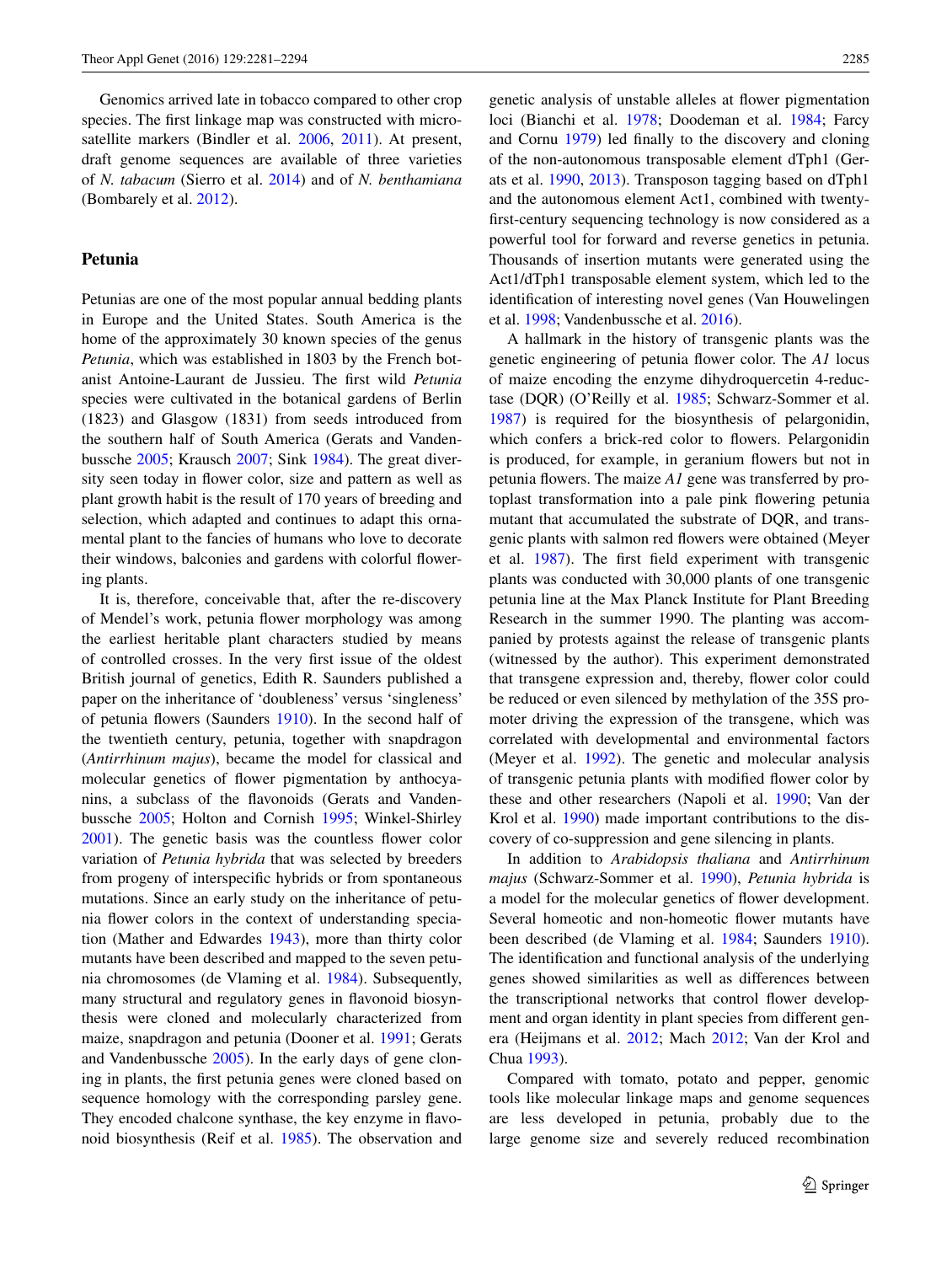frequencies in progeny of *Petunia hybrida* (Bossolini et al. [2011](#page-9-24); Strommer et al. [2002\)](#page-13-27). A draft genome sequence is currently under construction (Vandenbussche et al. [2016](#page-13-22)).

# **Potato**

All of the approximately 180 tuber-bearing *Solanum* species are indigenous to Latin America. They occur in a wide range of habitats from Mexico in the North to Chile in the South. Archaeological evidence from the Peruvian cost indicated that potato cultivation dates back to approximately 9000 years. After the Spanish conquest of the Inca state in 1532–1536, the first potatoes were introduced into Europe, most likely via the Canary Islands, where the ships anchored on their way from America to Europe (Hawkes [1990;](#page-10-24) Ríos et al. [2007](#page-12-16)). In the following four centuries, potato cultivation slowly spread throughout Europe and, from there, to the rest of the world. Today, potato is, in terms of production, the world's third food crop after wheat and rice. The seminal paper on potato genetics was published by Redcliffe N. Salaman in the first issue of the Journal of Genetics (Salaman [1910](#page-12-17)). Genetic analysis in potato proved difficult right from the beginning due to low fertility and problems in scoring morphological characters accurately as Mendelian factors. Nevertheless, Salaman reported Mendelian inheritance of pollen sterility, tuber shape, eye depth and color, and resistance to *Phytophthora infestans* in a wild potato species (named at that time *S. etuberosum* but was probably *S. demissum*). Years later, the tetraploid nature and tetrasomic inheritance of the European cultivated potato were established (Cadman [1942](#page-9-25); Rybin [1930](#page-12-18); Smith [1927](#page-13-28)), which leads to Mendelian segregation ratios for only two of twelve possible allelic states of heterozygous parents (*Aaaa* x *aaaa* and *Aaaa* x *Aaaa*). Potato cultivars were and still are non-inbred and, therefore, highly heterozygous. They are generated by intercrossing non-inbred parents, and heterozygous genotypes are maintained by vegetative propagation of the tubers. Classical genetic analysis in the cultivated potato remained difficult and was, therefore, limited. Exceptional were the studies of Aksel P. Lunden on the inheritance of color in tubers and flowers (Lunden [1960\)](#page-11-24) and of G. Cockerham on the inheritance of resistance to the potato viruses X and Y (Cockerham [1970\)](#page-9-26). One of the seven genes for resistance to *Potato Virus X* (PVX) analyzed by Cockerham  $(Rx_{adg})$  was the first potato gene that was identified 30 years later by positional cloning (Bendahmane et al. [1999](#page-9-27)).

The reduction of the ploidy level from tetraploid to diploid greatly facilitated potato genetics, reviewed in (Rokka [2009](#page-12-19)). This was achieved either by the parthenogenetic development of 2n female gametes after pollination with certain genotypes of the closely related species *S. phureja*

(Hougas et al. [1958](#page-11-25)) or by anther culture of 4n cultivars and regeneration of 2n plants from male gametes (Dunwell and Sunderland [1973](#page-9-28)). The diploid potatoes obtained by these methods were sexually self-incompatible though. Thus, the genetics of diploid, heterozygous, self-incompatible potatoes is equivalent to human genetics. The discovery of the *Sli* (*S locus inhibitor*) gene from the wild potato species *S. chacoense*, which confers self-compatibility (Hosaka and Hanneman [1998](#page-10-25)), might mark the beginning of a new era in potato genetics and breeding, where pure diploid lines can be generated and used in hybrid breeding (Lind-hout et al. [2011](#page-11-26)). The first potato linkage maps were constructed using RFLP markers and progeny of interspecific (Bonierbale et al. [1988\)](#page-9-29) and intraspecific crosses (Gebhardt et al. [1989,](#page-10-26) [1991\)](#page-10-27) between heterozygous, diploid parents. Twenty years later, the ultimate map, that is the genomic sequence corresponding to the twelve potato chromosomes, was assembled from DNA sequences of an exceptional, because doubled monoploid and, therefore, homozygous diploid genotype of *S. phureja*, a diploid potato species cultivated in Colombia and Peru (PGSC [2011](#page-12-20); Sharma et al. [2013](#page-13-29)).

The more closely related two species are, the greater is the sequence similarity between their genomes. As RFLP markers were detected by a DNA–DNA hybridization assay (Southern blot analysis) that depends on sequence similarity, RFLP markers originated from DNA of one species could be used for linkage map construction in other, related species. Prior to the era of whole genome sequences, the construction of linkage maps in two species with the same set of RFLP markers allowed for the first time the comparison of genome structure between sexually incompatible species and, thereby, the deduction of models for genome evolution and speciation. This concept of genome synteny was tested for the first time in plants by constructing a potato linkage map with tomato RFLP markers of known position on the tomato linkage map (Bonierbale et al. [1988](#page-9-29)). This showed that the order of the markers was largely the same in potato and tomato, except five inversions of chromosome arms, as evidenced by inverted marker order. Even between species as distantly related as potato and the model plant *Arabidopsis thaliana*, genome fragments with conserved marker order and, therefore, conserved genome structure (syntenic blocks) could be detected (Gebhardt et al. [2003\)](#page-10-28). Today, the comparison of whole genome sequences confirms and refines the syntenic relationships between Solanaceous species, for example (Doganlar et al. [2002a;](#page-9-30) Hirakawa et al. [2014\)](#page-10-29).

RFLP linkage maps were the starting point for mapping in experimental, diploid populations, first, major genes for pathogen resistance (Barone et al. [1990;](#page-9-31) Leonards-Schippers et al. [1992](#page-11-27); Ritter et al. [1991\)](#page-12-21), reviewed by (Simko et al. [2007](#page-13-30)), and, after that, resistance QTL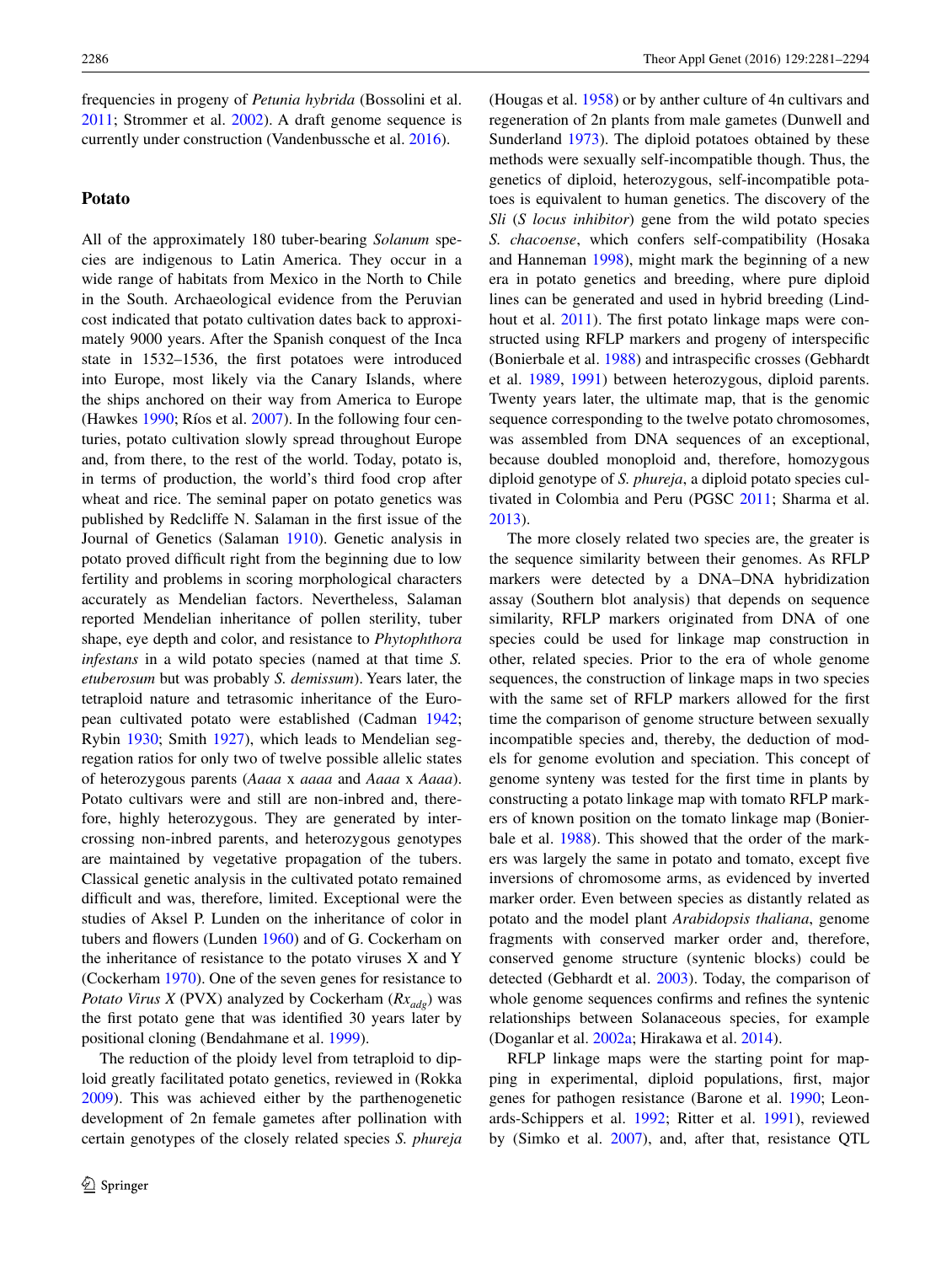(Bonierbale et al. [1994;](#page-9-32) Leonards-Schippers et al. [1994](#page-11-28); Simko et al. [2007\)](#page-13-30) and a range of agronomically important, complex tuber characters such as starch content, chip color, yield, dormancy and susceptibility to bruising (Douches and Freyre [1994;](#page-9-33) Freyre et al. [1994](#page-10-30)), reviewed by (Gebhardt et al. [2014](#page-10-31)). Molecular cloning of the first two plant resistance genes of the NBS-LRR type, *N* and *RPS2* from tobacco and Arabidopsis, respectively, (Bent et al. [1994;](#page-9-34) Mindrinos et al. [1994](#page-11-29); Whitham et al. [1994\)](#page-13-16) allowed the identification of conserved sequence motifs, which were the basis for the amplification by PCR (polymerase chain reaction), the cloning and RFLP mapping of 'resistance gene like' (RGL) sequences in potato (Leister et al. [1996\)](#page-11-30). Co-segregation of one specific RGL with the *Gro1* locus for resistance to the root cyst nematode *Globodera rostochiensis* was instrumental for the cloning of the nematode resistance gene *Gro1*-*4* by the candidate gene approach (Paal et al. [2004\)](#page-12-22). *R1*, the first gene for resistance to *Phytophthora infestans* causing late blight, the most devastating disease of potato, was cloned by a combination of positional cloning and candidate gene approach based on RGL's (Ballvora et al. [2002\)](#page-8-2). The molecular mapping of major loci conferring resistance to *Potato Virus Y* (PVY) and the root cyst nematode *Globodera pallida* enabled the development of diagnostic markers for breeding applications (Kasai et al. [2000;](#page-11-31) Sattarzadeh et al. [2006](#page-12-23)), reviewed by (Gebhardt [2013\)](#page-10-32). Linkage mapping in tetraploid populations became realistic when large numbers of markers could be generated by labor- and time-effective methods. This was the case when using amplified fragment length polymorphism (AFLP) markers, which could be generated in large numbers without prior cloning or sequencing efforts (Meyer et al. [1998\)](#page-11-32), and, more recently, SNP arrays (Hackett et al. [2014\)](#page-10-33).

Association genetics proved to be a most suitable and fruitful approach for the tetraploid, non-inbred potato, particularly for quantitative agronomic traits. The probably first association test was performed with 383 potato varieties that were evaluated, on the one hand, for field or quantitative resistance to late blight and, on the other hand, for presence of the single *R1* gene for resistance to late blight (identified at that time by infection with avirulent races of *P. infestans* in the presence of *R1*). Cultivars carrying the *R1* gene, which is defeated in the field by *Phytophthora* races with multiple virulence factors, were on average more resistant to late blight than varieties lacking *R1* (Schick et al. [1958](#page-12-24)). Nearly 50 years later, the feasibility of association mapping with DNA-based markers was tested in a gene bank collection of 415 tetraploid potato cultivars, for which scores for quantitative resistance to late blight were available. Genotyping this population with PCRbased markers within or tightly linked to the now cloned *R1* gene, which was known to co-localize with a major resistance QTL (Leonards-Schippers et al. [1994\)](#page-11-28), revealed that the presence of the *R1* gene was, indeed, associated with increased quantitative resistance to late blight (Geb-hardt et al. [2004\)](#page-10-34). In subsequent years, a number of association mapping experiments were performed using various types of DNA-based markers including SNPs, either derived from candidate genes or genome-wide distributed, which discovered further associations with quantitative resistance to late blight and other complex traits such as plant maturity, tuber starch content, yield, starch yield, chip color and enzymatic discoloration, reviewed by (Gebhardt et al. [2014\)](#page-10-31), (Mosquera et al. [2016](#page-11-33); Schönhals et al. [2016](#page-13-31)), see also Bernardo [\(2016](#page-9-6)) in this issue.

Roots and tubers of potato (*Solanum tuberosum*), sweet potato (*Ipomoea batatas*), cassava (*Manihot esculenta*) and yam (*Dioscorea* species) are important components of human nutrition. Physiology, biochemistry and genetics of tuber initiation and development were most extensively studied in the potato, beginning more than 100 years ago (Bernard [1901](#page-9-35)). Tuberization is a complex trait controlled by multiple genetic and environmental factors like photoperiod, temperature and nitrogen supply. Hormones like gibberellins, jasmonates and cytokinins, as well as carbohydrate metabolism play important roles in tuber development, reviewed by (Prat [2010\)](#page-12-25). A number of genes functional in tuberization have been identified, among those were two genes that control the day-length-dependent tuberization. The *StSP6A* gene was cloned by the candidate gene approach. It encodes a protein similar to FLOWER-ING LOCUS T (FT), which controls day-length-dependent flowering in *Arabidopsis thaliana* (Navarro et al. [2011](#page-12-26)). The *StCDF1* gene was cloned based on genomic position. It encodes a member of the family of DOF (DNA-binding with one finger) transcription factors (Kloosterman et al. [2013](#page-11-34)).

## **Pepper**

The home of the genus *Capsicum* comprising more than thirty species is the tropical America. There, the consumption of *Capsicum* fruits by humans goes back to at least 6000 years (Perry et al. [2007](#page-12-27)) and their cultivation at least 2500 years. Observing the use of this plant by the indigenous people, the Spanish conquistadores associated it with the black pepper, which was well known and precious to them. This accelerated the introduction and adoption of *Capsicum* species in Europe and Asia from the sixteenth century onwards. Nowadays, hot and sweet peppers are cultivated worldwide and form an important part of the human diet, particularly in Asia. There are five principal cultivated species of hot and sweet pepper: *C. annuum,* the most widely cultivated species, *C. pubescens, C. chinense,*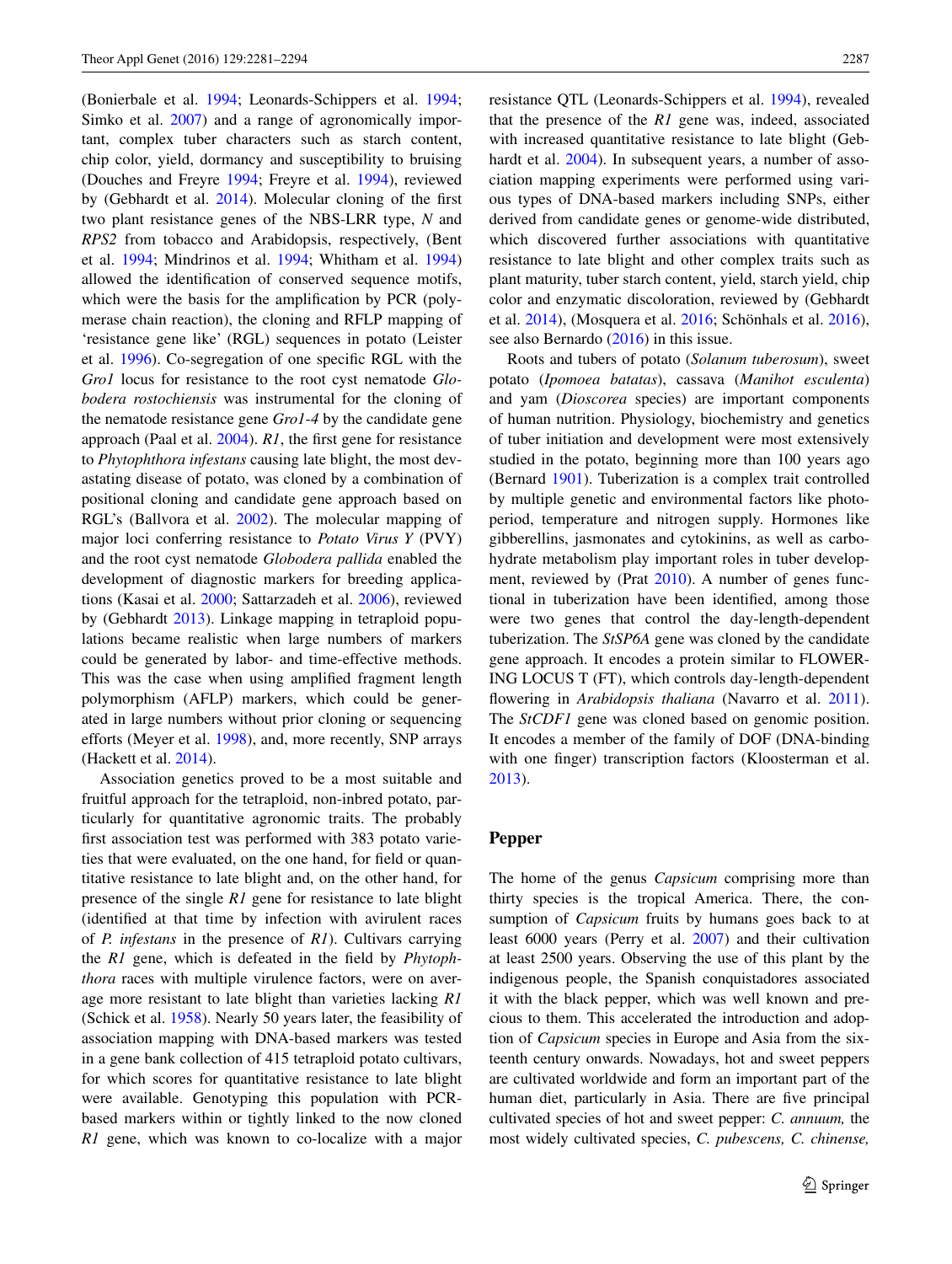*C. baccatum and C. frutescens* (Daunay et al. [2008](#page-9-1)). The earliest study on the Mendelian inheritance of plant architecture, fruit color, shape and flavor of *C. annuum* was conducted by Herbert J. Webber at Cornell University (Webber [1912\)](#page-13-32). One of his findings was that the pungent and sweet flavor was inherited as a single factor with pungent being dominant over sweet. Nearly 100 years later, the gene *Pun1* controlling pungency in pepper was identified as a putative acyltransferase, which catalyzes the last step in the biosynthesis of the alkaloid capsaicin causing the pungent flavor (Stewart et al. [2005\)](#page-13-33). After the discovery of non-Mendelian, cytoplasmic inheritance by Erwin Baur and Carl Correns in 1909 (Hagemann [2010\)](#page-10-35), *C. annum* was the first Solanaceous species, in which cytoplasmic inheritance was observed (Ikeno [1917](#page-11-35)). Classical genetic analysis remained rather limited in pepper. It mainly dealt with inheritance of characters of the fruit like fruit shape and the yellow, orange, red, green or brown fruit color (Hurtado-Hernandez and Smith [1985](#page-11-36); Peterson [1959](#page-12-28)). The first linkage map of pepper was constructed in progeny of an interspecific cross between *C. annuum* and *C. chinense* using tomato RFLP markers, which cross-hybridized to pepper genomic DNA. The synteny observed between the pepper and tomato maps was used to model the evolution of the two genomes (Prince et al. [1993;](#page-12-29) Tanksley et al. [1988](#page-13-34)). In the following 20 years, several molecular maps were built in different genetic backgrounds and with various types of DNA markers. These maps formed the basis for the linkage mapping of numerous qualitative and quantitative horticultural traits such as fruit characters (size, shape, weight, color, carotenoid, anthocyan and capsaicinoid content, pendant/erect fruit habit), disease resistance (resistance to viruses, bacteria, nematodes and the oomycete *Phytophthora capsici*), and male sterility, comprehensively reviewed by (Ramchiary et al. [2014](#page-12-30)). First results of association mapping of fruit weight and capsaicinoid content have also been obtained (Nimmakayala et al. [2014](#page-12-31)). Map-based cloning of the *Bs3* gene for resistance to *Xanthomonas campestris* pv. *vesicatoria* revealed that *Bs3* encodes a flavin monooxygenase, a novel type of plant resistance gene (Römer et al. [2007](#page-12-32)). Other genes controlling important phenotypic characters were identified by the candidate gene approach, for example, the pepper gene orthologous to the tomato *Ovate* gene for fruit shape (Tsaballa et al. [2011\)](#page-13-35) and the recessive gene *pvr1* for resistance to *Potato Virus Y* (PVY) (Ruffel et al. [2002\)](#page-12-33). An important result of molecular mapping and cloning efforts was the development of easy-to-use and cost-effective DNA-based markers that are suitable for breeding applications (Holdsworth and Mazourek [2015;](#page-10-36) Ramchiary et al. [2014](#page-12-30)).

An annotated, physically ordered reference genome was assembled from sequencing the Mexican landrace 'Criollo de Morelos' of *Capsicum annuum.* The cultivars 'Perennial' and 'Dempsey' and the species *C. chinense* were resequenced and compared with the reference genome and the tomato genome (Kim et al. [2014\)](#page-11-37).

# **Eggplant**

Eggplant (*Solanum melongena*) is the only crop plant of the Solanaceae family that is indigenous to the Old World, namely to southeast Asia. Eggplant was known in India 2000 years ago and cultivated in China at least 1500 years ago. It was well known in the early Islamic empires in the Middle East and reached Europe probably with the Arab conquest of Spain in the eighth century and Africa about the same time with Arab and Persian traders. Later, it migrated with the Europeans to America (Daunay et al. [2008](#page-9-1)). Despite its importance as one of the world's top five vegetable species, genetic research on eggplant did not play a prominent role in the twentieth century. Byron D. Halsted compared the inheritance of the fruit colors of tomato, eggplant and pepper and noticed genetic similarities between them, which might be considered as the first observation of synteny (Halsted [1918\)](#page-10-37). Later, the genetics of fruit and flower colors was refined (Tatebe [1939](#page-13-36); Tigchelaar et al. [1968](#page-13-37)) and the inheritance of male sterility was analyzed, which is important for hybrid breeding (Nuttall [1963](#page-12-34)). Eggplant was the last to enter the genomics era after tomato, potato and pepper. A linkage map was constructed in F2 progeny of an interspecific hybrid between *S. melongena* and the wild relative *S. linnaeanum* based on 233 tomato RFLP markers (Doganlar et al. [2002a\)](#page-9-30). Recently, an intraspecific map based on 415 SNP and SSR (simple sequence repeat) markers was published (Barchi et al. [2009](#page-9-36)). The linkage maps were the prerequisite for QTL mapping of morphological and biochemical fruit characters including yield parameters and plant prickliness (Doganlar et al. [2002b](#page-9-37); Portis et al. [2014;](#page-12-35) Toppino et al. [2008](#page-13-38)). The eggplant fruit is rich in chlorogenic acid, a polyphenol with high nutraceutical potential. An interspecific map between *S. melongena* and *S. incanum* was instrumental for mapping the genes functional in the chlorogenic acid biosynthesis pathway as well as for integrating tomato and other eggplant maps using common markers (Gramazio et al. [2014](#page-10-38)). First association mapping experiments have also been performed, which identified associations of SSR and SNP markers with a number of fruit and plant characters. QTLs that have been detected previously by linkage mapping were confirmed, and novel QTL were also found (Cericola et al. [2014;](#page-9-38) Ge et al. [2013](#page-10-39); Portis et al. [2015\)](#page-12-36). A draft genome sequence of the typical Asian eggplant cultivar 'Nakate-Shinkuro' was published recently (Hirakawa et al. [2014](#page-10-29)).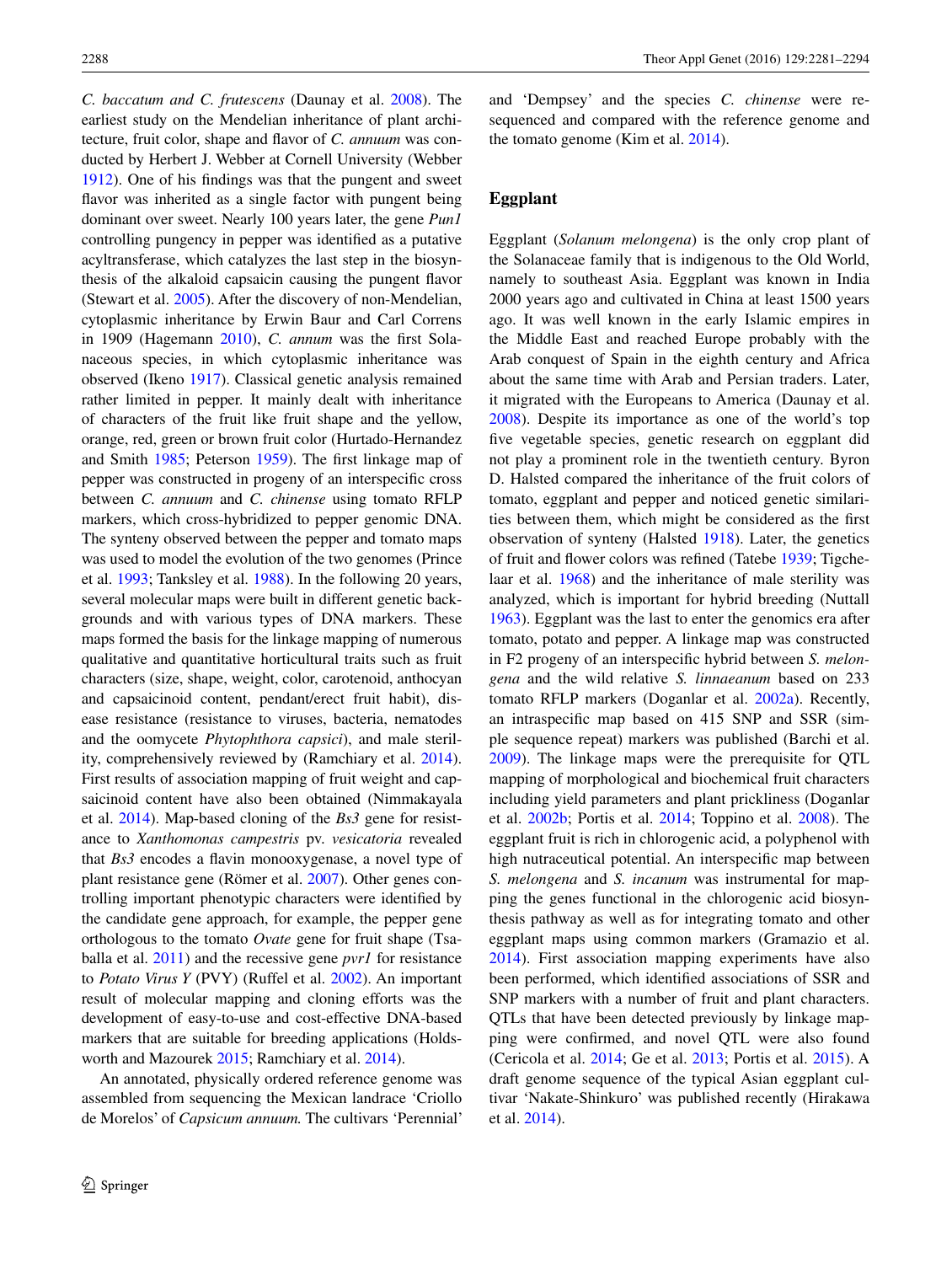#### **Conclusions and perspectives**

During the first two decades of the twentieth century, when the new-borne scientific discipline of genetics began to unfold, tomato, potato, pepper, petunia and eggplant were among the first plant species subjected to Mendelian studies. One of these five, the tomato, gained and maintained in the following six decades the position of a major plant model in classical genetics. Tobacco was the principal model in plant somatic cell genetics, which culminated between 1975 and 1985 in the *Agrobacterium tumefaciens*mediated, stable transformation of tobacco cells with foreign genes and the regeneration of fertile transgenic plants. This was one aspect of the revolution in plant genetics, which took place in the last two decades of the twentieth century. Another, equally important aspect was the introduction of natural DNA variants as Mendelian markers, which opened up new approaches for the genetic dissection of quantitative and qualitative phenotypic characters, the positional cloning of so-far intractable genes and, as a consequence of this research, for more efficient and precise plant breeding methods based on marker-assisted selection. The tomato had here a pioneering role. Particularly fruitful was the adoption of population genetics in the beginning of the twenty-first century, which greatly facilitates the translation of basic genetic research in practical breeding applications, especially in polyploid and outcrossing crop species. The tetraploid, heterozygous potato was the leading Solanaceous species in this area of genetic research. The first decade of the twenty-first century saw yet another revolution in genetics: based on next-generation sequencing technologies, the sequencing of whole plant genomes became possible, affordable and increasingly routine. Annotated, physically ordered reference genomes of potato, tomato and hot pepper are now available (Kim et al. [2014](#page-11-37); PGSC [2011](#page-12-20); Sharma et al. [2013;](#page-13-29) The Tomato Genome Consortium [2012](#page-13-6)), draft genome sequences of tobacco and eggplant were recently published (Bombarely et al. [2012](#page-9-18); Hirakawa et al. [2014;](#page-10-29) Sierro et al. [2014](#page-13-18)) and a petunia genome sequence is under construction (Vandenbussche et al. [2016\)](#page-13-22). The majority of the gene repertoire of these plants is also known thanks to large-scale cDNA sequencing efforts and bioinformatic tools for gene annotation based on sequence homology as well as *de novo*. The annotated, physically ordered genome sequence is the genetic map of ultimate precision, which makes the construction of molecular linkage maps obsolete. The recombination frequency between pairs of loci is replaced by the physical distance expressed in base pairs. Any DNA-based marker, for which minimal sequence information  $(-20)$  base pairs) is available, can be mapped to the reference genome sequence in silico by a simple BLAST search of the corresponding

genome database. This means that any quantitative or qualitative trait can be anchored to the genome sequence via linked or associated DNA sequence-based markers. This makes possible the integration and comparison of single genes and QTL that were mapped in different genetic backgrounds of the same species or syntenic species like tomato and potato, for example (Mosquera et al. [2016](#page-11-33)). Genomic sequencing and hybridization of total genomic DNA to genome-wide SNP arrays will be the methods of choice for genotyping populations of individuals with known phenotype, to identify SNPs tightly linked or even identical with the genes that control natural phenotypic variation. This will contribute knowledge of the genes and their natural variants, which underlay complex phenotypic traits in plants. This knowledge is scarce compared with knowledge of the phenotypic effects of knock-out mutant alleles and over- or ectopically expressed genes. The Solanaceae family with its long tradition of genetic research on model as well as non-model species, with its wealth of genetic and genomic resources and with its relevance for human nutrition and well-being, is well positioned for being one of the great players in fundamental and applied plant research in the future.

**Author contribution statement** CG wrote the article.

#### **Compliance with ethical standards**

**Conflict of interest** The author declares that she has no conflict of interest.

**Open Access** This article is distributed under the terms of the Creative Commons Attribution 4.0 International License ([http://crea](http://creativecommons.org/licenses/by/4.0/)[tivecommons.org/licenses/by/4.0/](http://creativecommons.org/licenses/by/4.0/)), which permits unrestricted use, distribution, and reproduction in any medium, provided you give appropriate credit to the original author(s) and the source, provide a link to the Creative Commons license, and indicate if changes were made.

#### **References**

- <span id="page-8-0"></span>Anderson E (1924) Studies on self-sterility VI. The genetic basis of cross-sterility in Nicotiana. Genetics 9:13–40
- <span id="page-8-1"></span>Anderson MA, Cornish EC, Mau SL, Williams EG, Hoggart R, Atkinson A, Bonig I, Grego B, Simpson R, Roche PJ, Haley JD, Penschow JD, Niall HD, Tregear GW, Coghlan JP, Crawford RJ, Clarke AE (1986) Cloning of cDNA for a stylar glycoprotein associated with expression of self-incompatibility in *Nicotiana alata*. Nature 321:38–44
- <span id="page-8-2"></span>Ballvora A, Ercolano MR, Weiss J, Meksem K, Bormann CA, Oberhagemann P, Salamini F, Gebhardt C (2002) The *R1* gene for potato resistance to late blight (*Phytophthora infestans*) belongs to the leucine zipper/NBS/LRR class of plant resistance genes. Plant J 30:361–371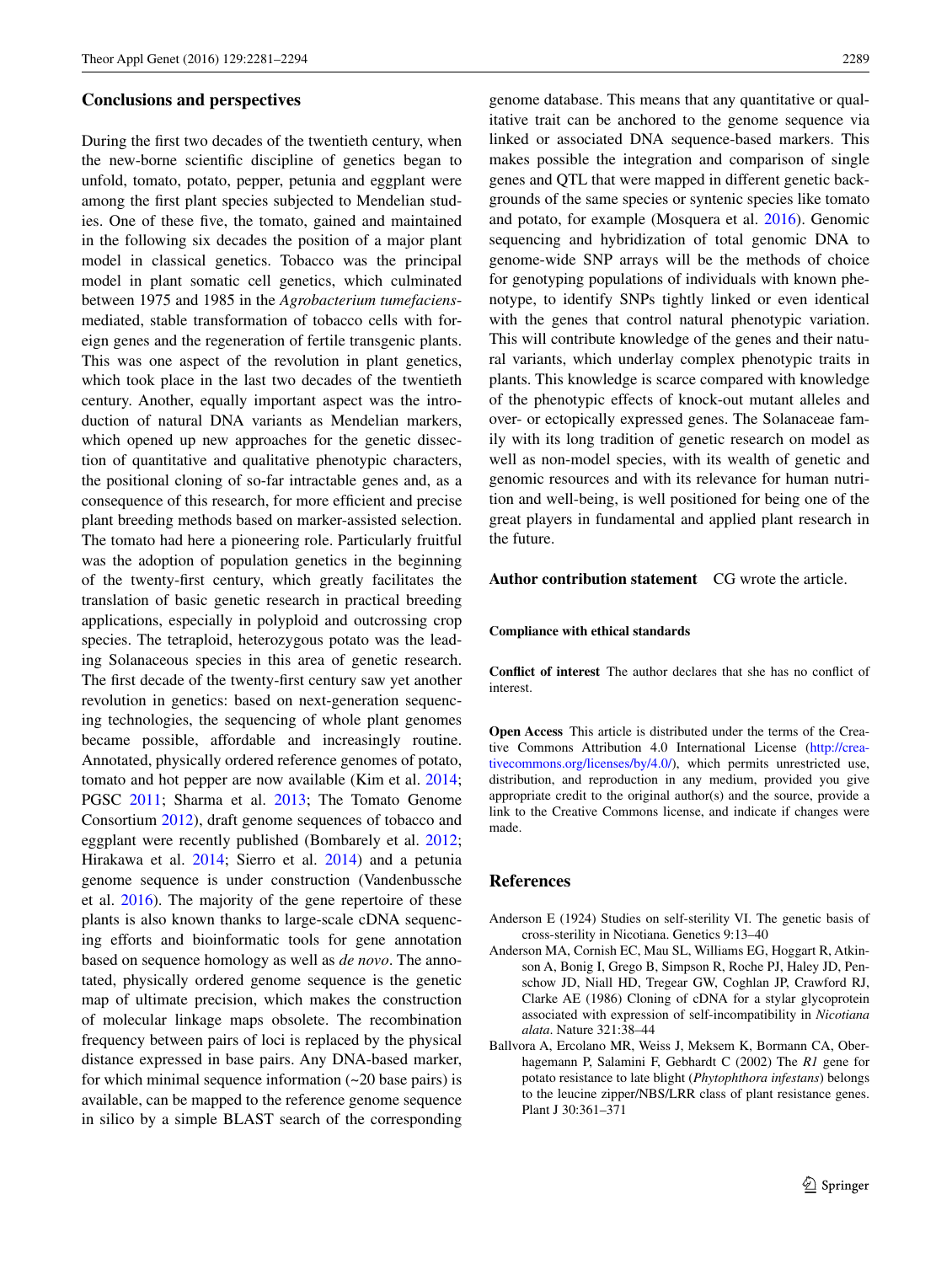- <span id="page-9-36"></span>Barchi L, Lefebvre V, Sage-Palloix A-M, Lanteri S, Palloix A (2009) QTL analysis of plant development and fruit traits in pepper and performance of selective phenotyping. Theor Appl Genet 118:1157–1171
- <span id="page-9-31"></span>Barone A, Ritter E, Schachtschabel U, Debener T, Salamini F, Gebhardt C (1990) Localization by restriction-fragment-lengthpolymorphism mapping in potato of a major dominant gene conferring resistance to the potato cyst nematode *Globodera rostochiensis*. Mol Gen Genet 224:177–182
- <span id="page-9-0"></span>Beadle GW, Tatum EL (1941) Genetic control of biochemical reactions in Neurospora. Proc Natl Acad Sci USA 27:499–506
- <span id="page-9-27"></span>Bendahmane A, Kanyuka K, Baulcombe DC (1999) The *Rx* gene from potato controls separate virus resistance and cell death responses. Plant Cell 11:781–791
- <span id="page-9-34"></span>Bent A, Kunkel B, Dahlbeck D, Brown K, Schmidt R, Giraudat J, Leung J, Staskawicz B (1994) *RPS2* of *Arabidopsis thaliana*: a leucine-rich repeat class of plant disease resistance genes. Science 265:1856–1860
- <span id="page-9-35"></span>Bernard N (1901) Etudes sur la tuberisation. Biology, Faculty of Sciences. University of Paris
- <span id="page-9-6"></span>Bernardo R (2016) Bandwagons I, too, have known. Theor Appl Genet (**this issue**)
- <span id="page-9-4"></span>Bernatzky R, Tanksley SD (1986) Toward a saturated linkage map in tomato based on isozymes and random cDNA sequences. Genetics 112:887–898
- <span id="page-9-21"></span>Bianchi F, Cornelissen PTJ, Gerats AGM, Hogervorst JMW (1978) Regulation of gene action in *Petunia hybrida*: Unstable alleles of a gene for flower colour. Theor Appl Genet 53:157–167
- <span id="page-9-16"></span>Bindler G, Hoeven R, Gunduz I, Plieske J, Ganal M, Rossi L, Gadani F, Donini P (2006) A microsatellite marker based linkage map of tobacco. Theor Appl Genet 114:341–349
- <span id="page-9-17"></span>Bindler G, Plieske J, Bakaher N, Gunduz I, Ivanov N, Van der Hoeven R, Ganal M, Donini P (2011) A high density genetic map of tobacco (*Nicotiana tabacum* L.) obtained from large scale microsatellite marker development. Theor Appl Genet 123:219–230
- <span id="page-9-5"></span>Bolger A, Scossa F, Bolger ME, Lanz C, Maumus F, Tohge T, Quesneville H, Alseekh S, Sorensen I, Lichtenstein G, Fich EA, Conte M, Keller H, Schneeberger K, Schwacke R, Ofner I, Vrebalov J, Xu Y, Osorio S, Aflitos SA, Schijlen E, Jimenez-Gomez JM, Ryngajllo M, Kimura S, Kumar R, Koenig D, Headland LR, Maloof JN, Sinha N, van Ham RCHJ, Lankhorst RK, Mao L, Vogel A, Arsova B, Panstruga R, Fei Z, Rose JKC, Zamir D, Carrari F, Giovannoni JJ, Weigel D, Usadel B, Fernie AR (2014) The genome of the stress-tolerant wild tomato species *Solanum pennellii*. Nat Genet 46:1034–1038
- <span id="page-9-18"></span>Bombarely A, Rosli HG, Vrebalov J, Moffett P, Mueller LA, Martin GB (2012) A draft genome sequence of *Nicotiana benthamiana* to enhance molecular plant-microbe biology research. Mol Plant Microbe Interact 25:1523–1530
- <span id="page-9-29"></span>Bonierbale MW, Plaisted RL, Tanksley SD (1988) RFLP maps based on a common set of clones reveal modes of chromosomal evolution in potato and tomato. Genetics 120:1095–1103
- <span id="page-9-32"></span>Bonierbale MW, Plaisted RL, Pineda O, Tanksley SD (1994) QTL analysis of trichome-mediated insect resistance in potato. Theor Appl Genet 87:973–987
- <span id="page-9-24"></span>Bossolini E, Klahre U, Brandenburg A, Reinhardt D, Kuhlemeier C (2011) High resolution linkage maps of the model organism Petunia reveal substantial synteny decay with the related genome of tomato. Genome 54:327–340
- <span id="page-9-8"></span>Bourgin JP, Nitsch JP (1967) Obtention de Nicotiana haploïdes à partir d'étamines cultivées in vitro (production of haploid nicotiana from excised stamen). Ann Physio Veg 9:377–382
- <span id="page-9-3"></span>Busch BL, Schmitz G, Rossmann S, Piron F, Ding J, Bendahmane A, Theres K (2011) Shoot branching and leaf dissection in

tomato are regulated by homologous gene modules. Plant Cell 23:3595–3609

- <span id="page-9-25"></span>Cadman CH (1942) Autotetraploid-inheritance in the potato: some new evidence. J Genet 44:33–52
- <span id="page-9-9"></span>Carlson PS (1970) Induction and isolation of auxotrophic mutants in somatic cell cultures of Nicotiana tabacum. Science 168:487–489
- <span id="page-9-10"></span>Carlson PS (1973) Methionine sulfoximine-resistant mutants of tobacco. Science 180:1366–1368
- <span id="page-9-38"></span>Cericola F, Portis E, Lanteri S, Toppino L, Barchi L, Acciarri N, Pulcini L, Sala T, Rotino GL (2014) Linkage disequilibrium and genome-wide association analysis for anthocyanin pigmentation and fruit color in eggplant. BMC Genom 15:1–15
- <span id="page-9-11"></span>Chilton M-D, Drummond MH, Merlo DJ, Sciaky D, Montoya AL, Gordon MP, Nester EW (1977) Stable incorporation of plasmid DNA into higher plant cells: the molecular basis of crown gall tumorigenesis. Cell 11:263–271
- <span id="page-9-26"></span>Cockerham G (1970) Genetical studies on resistance to potato viruses X and Y. Heredity 25:309–348
- <span id="page-9-2"></span>Craig AG (1907) Mendel's law applied in tomato breeding. Proc Soc Hortic Sci 5:24–27
- <span id="page-9-1"></span>Daunay M-C, Laterrot H, Janick J (2008) Iconography and History of Solanaceae: Antiquity to the 17th Century. Horticultural Reviews. Wiley, New York, pp 1–111
- <span id="page-9-12"></span>De Block M, Herrera-Estrella L, Van Montagu M, Schell J, Zambryski P (1984) Expression of foreign genes in regenerated plants and in their progeny. EMBO J 3:1681–1689
- <span id="page-9-19"></span>de Vlaming P, Gerats AGM, Wiering H, Wijsman HJW, Cornu A, Farcy E, Maizonnier D (1984) Petunia hybrida: a short description of the action of 91 genes, their origin and their map location. Plant Mol Biol Report 2:21–42
- <span id="page-9-30"></span>Doganlar S, Frary A, Daunay M-C, Lester RN, Tanksley SD (2002a) A comparative genetic linkage map of eggplant (*Solanum melongena*) and its implications for genome evolution in the Solanaceae. Genetics 161:1697–1711
- <span id="page-9-37"></span>Doganlar S, Frary A, Daunay M-C, Lester RN, Tanksley SD (2002b) Conservation of gene function in the Solanaceae as revealed by comparative mapping of domestication traits in eggplant. Genetics 161:1713–1726
- <span id="page-9-15"></span>Donson J, Kearney CM, Hilf ME, Dawson WO (1991) Systemic expression of a bacterial gene by a tobacco mosaic virus-based vector. Proc Natl Acad Sci USA 88:7204–7208
- <span id="page-9-22"></span>Doodeman M, Boersma EA, Koomen W, Bianchi F (1984) Genetic analysis of instability in *Petunia hybrida*. Theor Appl Genet 67:345–355
- <span id="page-9-20"></span>Dooner HK, Robbins TP, Jorgensen RA (1991) Genetic and developmental control of anthocyanin biosynthesis. Annu Rev Genet 25:173–199
- <span id="page-9-33"></span>Douches DS, Freyre R (1994) Identification of genetic factors influencing chip color in diploid potato (*Solanum* spp.). Am Potato J 71:581–590
- <span id="page-9-28"></span>Dunwell JM, Sunderland N (1973) Anther culture of *Solanum tuberosum* L. Euphytica 22:317–323
- <span id="page-9-13"></span>East EM, Mangelsdorf AJ (1925) A new interpretation of the hereditary behaviour of self-sterile plants. Proc Natl Acad Sci 11:166–171
- <span id="page-9-14"></span>East EM, Park JB (1917) Studies on self-sterility I. The behaviour of self-sterile plants. Genetics 2:505–609
- <span id="page-9-7"></span>Eshed Y, Zamir D (1995) An introgression line population of *Lycopersicon pennellii* in the cultivated tomato enables the identification and fine mapping of yield-associated QTL. Genetics 141:1147–1162
- <span id="page-9-23"></span>Farcy E, Cornu A (1979) Isolation and characterization of anthocyanin variants originating from the unstable system an2-1 in *Petunia hybrida* (Hort.). Theor Appl Genet 55:273–278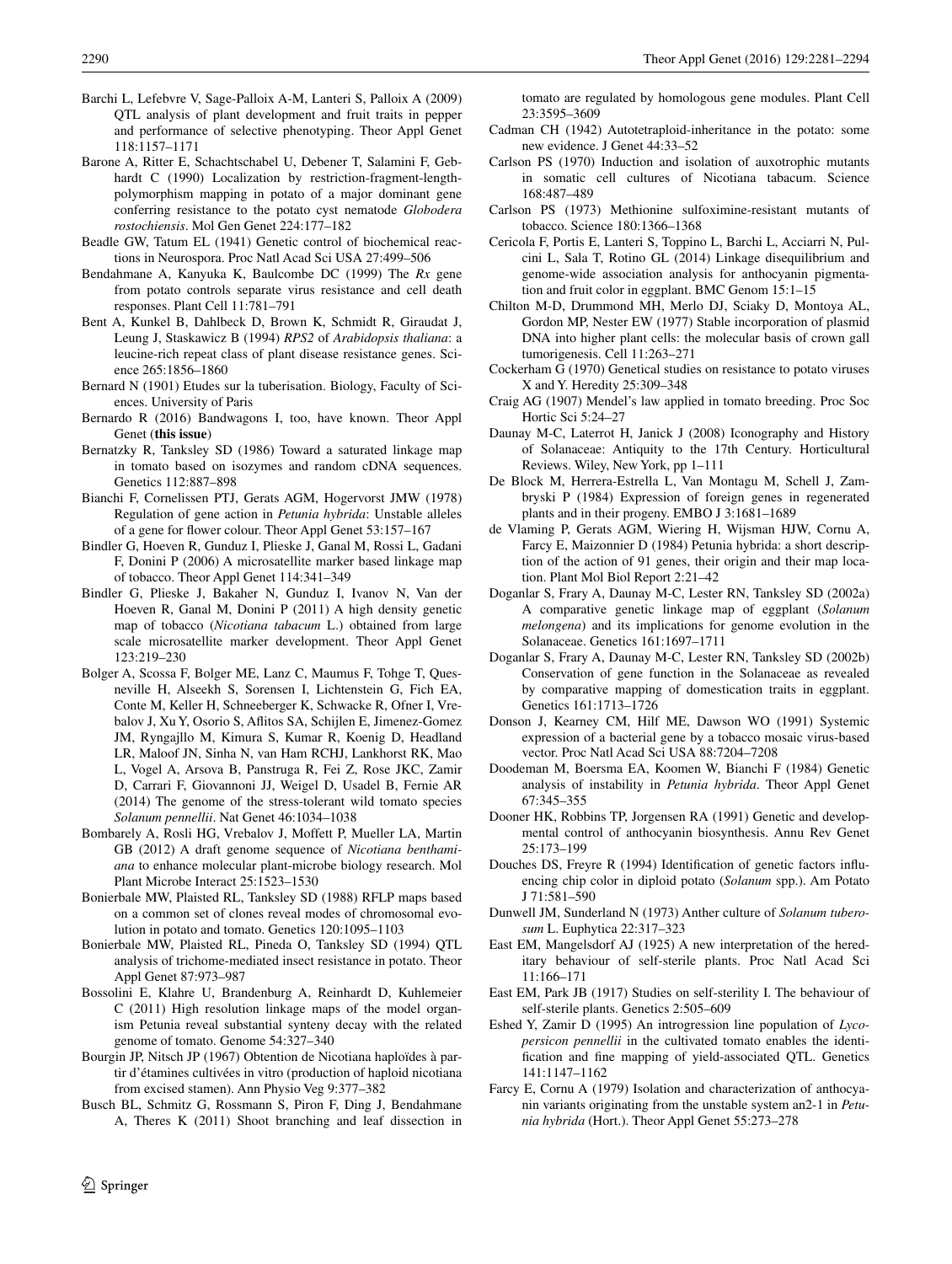- <span id="page-10-8"></span>Foolad MR, Panthee DR (2012) Marker-assisted selection in tomato breeding. Crit Rev Plant Sci 31:93–123
- <span id="page-10-10"></span>Frary A, Nesbitt TC, Frary A, Grandillo S, Evd Knaap, Cong B, Liu J, Meller J, Elber R, Alpert KB, Tanksley SD (2000) fw2.2: a quantitative trait locus key to the evolution of tomato fruit size. Science 289:85–88
- <span id="page-10-30"></span>Freyre R, Warnke S, Sosinski B, Douches DS (1994) Quantitative trait locus analysis of tuber dormancy in diploid potato (*Solanum* spp.). Theor Appl Genet 89:474–480
- <span id="page-10-12"></span>Fridman E, Carrari F, Liu Y-S, Fernie AR, Zamir D (2004) Zooming in on a quantitative trait for tomato yield using interspecific introgressions. Science 305:1786–1789
- <span id="page-10-39"></span>Ge HY, Liu Y, Zhang J, Han HQ, Li HZ, Shao WT, Chen HY (2013) Simple sequence repeat-based association analysis of fruit traits in eggplant (*Solanum melongena*). Genet Mol Res 12:5651–5663
- <span id="page-10-32"></span>Gebhardt C (2013) Bridging the gap between genome analysis and precision breeding in potato. Trends Genet 29:248–256
- <span id="page-10-1"></span>Gebhardt C, Schnebli V, King PJ (1981) Isolation of biochemical mutants using haploid mesophyll protoplasts of *Hyoscyamus muticus*. Planta 153:81–89
- <span id="page-10-26"></span>Gebhardt C, Ritter E, Debener T, Schachtschabel U, Walkemeier B, Uhrig H, Salamini F (1989) RFLP analysis and linkage mapping in *Solanum tuberosum*. Theor Appl Genet 78:65–75
- <span id="page-10-27"></span>Gebhardt C, Ritter E, Barone A, Debener T, Walkemeier B, Schachtschabel U, Kaufmann H, Thompson RD, Bonierbale MW, Ganal MW, Tanksley SD, Salamini F (1991) RFLP maps of potato and their alignment with the homoeologous tomato genome. Theor Appl Genet 83:49–57
- <span id="page-10-28"></span>Gebhardt C, Walkemeier B, Henselewski H, Barakat A, Delseny M, Stuber K (2003) Comparative mapping between potato (*Solanum tuberosum*) and *Arabidopsis thaliana* reveals structurally conserved domains and ancient duplications in the potato genome. Plant J 34:529–541
- <span id="page-10-34"></span>Gebhardt C, Ballvora A, Walkemeier B, Oberhagemann P, Schüler K (2004) Assessing genetic potential in germplasm collections of crop plants by marker-trait association: a case study for potatoes with quantitative variation of resistance to late blight and maturity type. Mol Breed 13:93–102
- <span id="page-10-31"></span>Gebhardt C, Urbany C, Stich B (2014) Dissection of potato complex traits by linkage and association genetics as basis for developing molecular diagnostics in breeding programs. In: Tuberosa R, Graner A, Frison E (eds) Genomics of plant genetic resources, vol 2., Crop productivity, food security and nutritional quality-Springer, Netherlands, pp 47–85
- <span id="page-10-19"></span>Gerats T, Vandenbussche M (2005) A model system for comparative research: *Petunia*. Trends Plant Sci 10:251–256
- <span id="page-10-21"></span>Gerats AG, Huits H, Vrijlandt E, Maraña C, Souer E, Beld M (1990) Molecular characterization of a nonautonomous transposable element (dTph1) of petunia. Plant Cell 2:1121–1128
- <span id="page-10-22"></span>Gerats T, Zethof J, Vandenbussche M (2013) Identification and applications of the petunia class II Act1/dTph1 transposable element system. In: Peterson T (ed) Plant transposable elements: methods and protocols. Humana Press, Totowa, pp 223–237
- <span id="page-10-13"></span>Giovannoni JJ (2007) Fruit ripening mutants yield insights into ripening control. Curr Opin Plant Biol 10:283–289
- <span id="page-10-18"></span>Goodin MM, Zaitlin D, Naidu RA, Lommel SA (2008) *Nicotiana benthamiana*: its history and future as a model for plant–pathogen interactions. Mol Plant Microbe Interact 21:1015–1026
- <span id="page-10-38"></span>Gramazio P, Prohens J, Plazas M, Andújar I, Herraiz FJ, Castillo E, Knapp S, Meyer RS, Vilanova S (2014) Location of chlorogenic acid biosynthesis pathway and polyphenol oxidase genes in a new interspecific anchored linkage map of eggplant. BMC Plant Biol 14:1–15
- <span id="page-10-11"></span>Grandillo S, Tanksley SD (1996) QTL analysis of horticultural traits differentiating the cultivated tomato from the closely related

species *Lycopersicon pimpinellifolium*. Theor Appl Genet 92:935–951

- <span id="page-10-9"></span>Grandillo S, Termolino P, van der Knaap E (2013) Molecular mapping of complex traits in tomato. In: Liedl BE, Labate JA, Stommel JR, Slade A, Kole C (eds) Genetics, Genomics, and Breeding of Tomato. Science Publishers, pp 150–227
- <span id="page-10-0"></span>Guha S, Maheshwari SC (1966) Cell division and differentiation of embryos in the pollen grains of *Datura* in vitro. Nature 212:97–98
- <span id="page-10-33"></span>Hackett CA, Bradshaw JE, Bryan GJ (2014) QTL mapping in autotetraploids using SNP dosage information. Theor Appl Genet 127:1885–1904
- <span id="page-10-35"></span>Hagemann R (2010) The foundation of extranuclear inheritance: plastid and mitochondrial genetics. Mol Genet Genomics 283:199–209
- <span id="page-10-4"></span>Halsted BD (1905) Report of the Botanist. New Jersey Agricultural Experimental Station:423–525
- <span id="page-10-37"></span>Halsted BD (1918) Colors in vegetable fruits. J Heredity 9:18–24
- <span id="page-10-24"></span>Hawkes JG (1990) The potato, evolution, biodiversity and genetic resources. Belhaven Press, London
- <span id="page-10-2"></span>He C, Saedler H (2005) Heterotopic expression of *MPF2* is the key to the evolution of the Chinese lantern of *Physalis*, a morphological novelty in Solanaceae. Proc Natl Acad Sci USA 102:5779–5784
- <span id="page-10-3"></span>He C, Saedler H (2007) Hormonal control of the inflated calyx syndrome, a morphological novelty, in *Physalis*. Plant J 49:935–946
- <span id="page-10-5"></span>Hedrick UP, Booth NO (1907) Mendelian characters in tomatoes. In: Proceedings of the Society for Horticultural Science 5
- <span id="page-10-23"></span>Heijmans K, Ament K, Rijpkema AS, Zethof J, Wolters-Arts M, Gerats T, Vandenbussche M (2012) Redefining C and D in the *Petunia* ABC. Plant Cell 24:2305–2317
- <span id="page-10-6"></span>Helentjaris T, King G, Slocum M, Siedenstrang C, Wegman S (1985) Restriction fragment polymorphisms as probes for plant diversity and their development as tools for applied plant breeding. Plant Mol Biol 5:109–118
- <span id="page-10-7"></span>Helentjaris T, Slocum M, Wright S, Schaefer A, Nienhuis J (1986) Construction of genetic linkage maps in maize and tomato using restriction fragment length polymorphisms. Theor Appl Genet 72:761–769
- <span id="page-10-14"></span>Hernalsteens J-P, Vliet FV, Beuckeleer MD, Depicker A, Engler G, Lemmers M, Holsters M, Montagu MV, Schell J (1980) The *Agrobacterium tumefaciens* Ti plasmid as a host vector system for introducing foreign DNA in plant cells. Nature 287:654–656
- <span id="page-10-29"></span>Hirakawa H, Shirasawa K, Miyatake K, Nunome T, Negoro S, Ohyama A, Yamaguchi H, Sato S, Isobe S, Tabata S, Fukuoka H (2014) Draft genome sequence of eggplant (*Solanum melongena* L.): the representative *Solanum* species indigenous to the Old World. DNA Res 21:649–660. doi:[10.1093/dnares/dsu027](http://dx.doi.org/10.1093/dnares/dsu027)
- <span id="page-10-36"></span>Holdsworth WL, Mazourek M (2015) Development of user-friendly markers for the pvr1 and Bs3 disease resistance genes in pepper. Mol Breeding 35:1–5
- <span id="page-10-17"></span>Holmes FO (1938) Inheritance of resistance to tobacco-mosaic disease in tobacco. Phytopathology 28:553–561
- <span id="page-10-20"></span>Holton TA, Cornish EC (1995) Genetics and biochemistry of anthocyanin biosynthesis. Plant Cell 7:1071–1083
- <span id="page-10-15"></span>Horsch RB, Fraley RT, Rogers SG, Sanders PR, Lloyd A, Hoffmann N (1984) Inheritance of functional foreign genes in plants. Science 223:496–498
- <span id="page-10-16"></span>Horsch RB, Fry JE, Hoffmann NL, Eichholtz D, Rogers SG, Fraley RT (1985) A simple and general method for transferring genes into plants. Science 227:1229–1231
- <span id="page-10-25"></span>Hosaka K, Hanneman ER (1998) Genetics of self-compatibility in a self-incompatible wild diploid potato species *Solanum chacoense*. 2. Localization of an *S* locus inhibitor (*Sli*) gene on the potato genome using DNA markers. Euphytica 103:265–271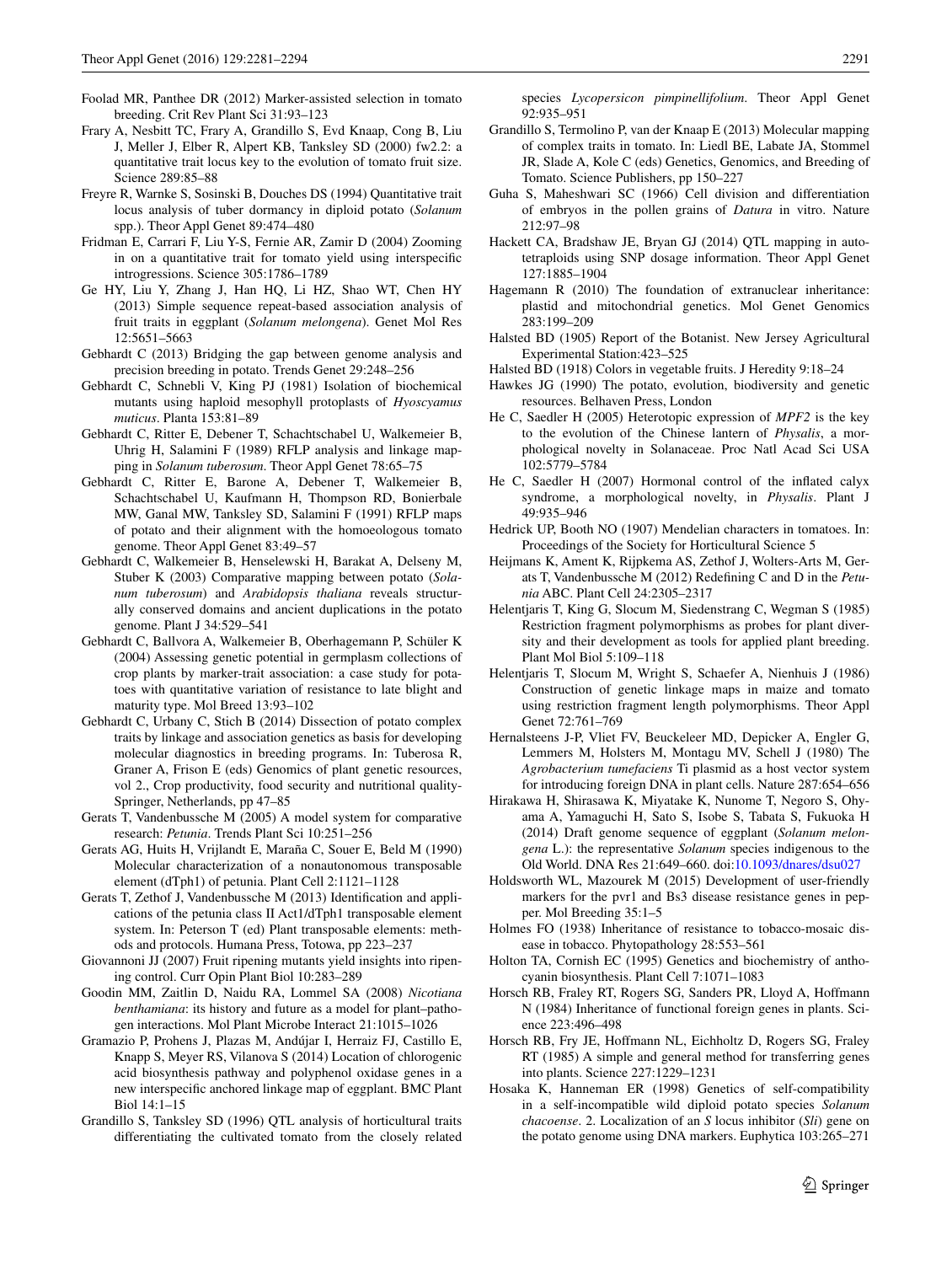<span id="page-11-25"></span>Hougas RW, Peloquin SJ, Ross RW (1958) Haploids of the common potato. J Hered 49:103–106

- <span id="page-11-36"></span>Hurtado-Hernandez H, Smith PG (1985) Inheritance of mature fruit color in *Capsicum annuum* L. J Hered 76:211–213
- <span id="page-11-35"></span>Ikeno S (1917) Studies on the hybrids of *Capsicum annuum*. Part II. On some variegated races. J Genet 6:201–229
- <span id="page-11-2"></span>Jones DF (1917) Linkage in *lycopersicum*. Am Nat 51:608–621
- <span id="page-11-31"></span>Kasai K, Morikawa Y, Sorri VA, Valkonen JP, Gebhardt C, Watanabe KN (2000) Development of SCAR markers to the PVY resistance gene *Ryadg* based on a common feature of plant disease resistance genes. Genome 43:1–8
- <span id="page-11-37"></span>Kim S, Park M, Yeom S-I, Kim Y-M, Lee JM, Lee H-A, Seo E, Choi J, Cheong K, Kim K-T, Jung K, Lee G-W, Oh S-K, Bae C, Kim S-B, Lee H-Y, Kim S-Y, Kim M-S, Kang B-C, Jo YD, Yang H-B, Jeong H-J, Kang W-H, Kwon J-K, Shin C, Lim JY, Park JH, Huh JH, Kim J-S, Kim B-D, Cohen O, Paran I, Suh MC, Lee SB, Kim Y-K, Shin Y, Noh S-J, Park J, Seo YS, Kwon S-Y, Kim HA, Park JM, Kim H-J, Choi S-B, Bosland PW, Reeves G, Jo S-H, Lee B-W, Cho H-T, Choi H-S, Lee M-S, Yu Y, Do Choi Y, Park B-S, van Deynze A, Ashrafi H, Hill T, Kim WT, Pai H-S, Ahn HK, Yeam I, Giovannoni JJ, Rose JKC, Sorensen I, Lee S-J, Kim RW, Choi I-Y, Choi B-S, Lim J-S, Lee Y-H, Choi D (2014) Genome sequence of the hot pepper provides insights into the evolution of pungency in *Capsicum* species. Nat Genet 46:270–278
- <span id="page-11-8"></span>Klee HJ, Giovannoni JJ (2011) Genetics and control of tomato fruit ripening and quality attributes. Annu Rev Genet 45:41–59
- <span id="page-11-34"></span>Kloosterman B, Abelenda JA, Gomez MdMC, Oortwijn M, de Boer JM, Kowitwanich K, Horvath BM, van Eck HJ, Smaczniak C, Prat S, Visser RGF, Bachem CWB (2013) Naturally occurring allele diversity allows potato cultivation in northern latitudes. Nature 495:246–250
- <span id="page-11-0"></span>Knapp S, Bohs L, Nee M, Spooner DM (2004) Solanaceae—a model for linking genomics with biodiversity. Comp Funct Genom 5:285–291
- <span id="page-11-9"></span>Kramer MG, Redenbaugh K (1994) Commercialization of a tomato with an antisense polygalacturonase gene: the FLAVR SAVR™ tomato story. Euphytica 79:293–297
- <span id="page-11-19"></span>Krausch H-D (2007) "Kaiserkron und Päonien rot…." Von der Entdeckung und Einführung unserer Gartenblumen. Deutscher Taschenbuch Verlag München
- <span id="page-11-18"></span>Kumagai MH, Donson J, della-Cioppa G, Harvey D, Hanley K, Grill LK (1995) Cytoplasmic inhibition of carotenoid biosynthesis with virus-derived RNA. Proc Natl Acad Sci USA 92:1679–1683
- <span id="page-11-30"></span>Leister D, Ballvora A, Salamini F, Gebhardt C (1996) A PCRbased approach for isolating pathogen resistance genes from potato with potential for wide application in plants. Nat Genet 14:421–429
- <span id="page-11-27"></span>Leonards-Schippers C, Gieffers W, Salamini F, Gebhardt C (1992) The *R1* gene conferring race-specific resistance to *Phytophthora infestans* in potato is located on potato chromosome V. Mol Gen Genet 233:278–283
- <span id="page-11-28"></span>Leonards-Schippers C, Gieffers W, Schafer-Pregl R, Ritter E, Knapp SJ, Salamini F, Gebhardt C (1994) Quantitative resistance to Phytophthora infestans in potato: a case study for QTL mapping in an allogamous plant species. Genetics 137:67–77
- <span id="page-11-26"></span>Lindhout P, Meijer D, Schotte T, Hutten RCB, Visser RGF, van Eck HJ (2011) Towards F1 hybrid seed potato breeding. Potato Res 54:301–312
- <span id="page-11-4"></span>Liu J, Van Eck J, Cong B, Tanksley SD (2002) A new class of regulatory genes underlying the cause of pear-shaped tomato fruit. Proc Natl Acad Sci USA 99:13302–13306
- <span id="page-11-24"></span>Lunden AP (1960) Some more evidence of autotetraploid inheritance in the potato (*Solanum tuberosum*). Euphytica 9:225–234
- <span id="page-11-23"></span>Mach J (2012) A petunia twist on the ABC model of floral organ specification. Plant Cell 24:2237
- <span id="page-11-6"></span>Martin G, Brommonschenkel S, Chunwongse J, Frary A, Ganal M, Spivey R, Wu T, Earle E, Tanksley S (1993a) Map-based cloning of a protein kinase gene conferring disease resistance in tomato. Science 262:1432–1436
- <span id="page-11-7"></span>Martin GB, de Vicente CM, Tanksley SD (1993b) High-resolution linkage analysis and physical characterization of the *Pto* bacterial resistance locus in tomato. Mol Plant Microbe Interact 6:26–34
- <span id="page-11-13"></span>Márton L, Dung TM, Mendel RR, Maliga P (1982a) Nitrate reductase deficient cell lines from haploid protoplast cultures of *Nicotiana plumbaginifolia*. Mol Gen Genet 186:301–304
- <span id="page-11-14"></span>Márton L, Sidorov V, Biasini G, Maliga P (1982b) Complementation in somatic hybrids indicates four types of nitrate reductase deficient lines in Nicotiana plumbaginifolia. Mol Gen Genet 187:1–3
- <span id="page-11-20"></span>Mather K, Edwardes PMJ (1943) Specific differences in *Petunia* III. Flower color and genetic isolation. J Genet 45:243–260
- <span id="page-11-16"></span>McClure BA, Haring V, Ebert PR, Anderson MA, Simpson RJ, Sakiyama F, Clarke AE (1989) Style self-incompatibility gene products of Nicotiana alata are ribonucleases. Nature 342:955–957
- <span id="page-11-17"></span>McClure BA, Gray JE, Anderson MA, Clarke AE (1990) Self-incompatibility in *Nicotiana alata* involves degradation of pollen rRNA. Nature 347:757–760
- <span id="page-11-5"></span>Menda N, Semel Y, Peled D, Eshed Y, Zamir D (2004) In silico screening of a saturated mutation library of tomato. Plant J 38:861–872
- <span id="page-11-1"></span>Mendel G (1866) Versuche über Pflanzen-Hybriden. Verhandlungen des Naturforschenden Vereins zu Brünn 4:3–47
- <span id="page-11-21"></span>Meyer P, Heidmann I, Forkmann G, Saedler H (1987) A new petunia flower colour generated by transformation of a mutant with a maize gene. Nature 330:677–678
- <span id="page-11-22"></span>Meyer P, Linn F, Heidmann I, Meyer H, Niedenhof I, Saedler H (1992) Endogenous and environmental factors influence 35S promoter methylation of a maize A1 gene construct in transgenic petunia and its colour phenotype. Mol Gen Genet 231:345–352
- <span id="page-11-32"></span>Meyer RC, Milbourne D, Hackett CA, Bradshaw JE, McNichol JW, Waugh R (1998) Linkage analysis in tetraploid potato and association of markers with quantitative resistance to late blight (*Phytophthora infestans*). Mol Gen Genet 259:150–160
- <span id="page-11-29"></span>Mindrinos M, Katagiri F, Yu G-L, Ausubel FM (1994) The *A. thaliana* disease resistance gene *RPS2* encodes a protein containing a nucleotide-binding site and leucine-rich repeats. Cell 78:1089–1099
- <span id="page-11-33"></span>Mosquera T, Alvarez MF, Jiménez-Gómez JM, Muktar MS, Paulo MJ, Steinemann S, Li J, Draffehn A, Hofmann A, Lübeck J, Strahwald J, Tacke E, Hofferbert H-R, Walkemeier B, Gebhardt C (2016) Targeted and untargeted approaches unravel novel candidate genes and diagnostic SNPs for quantitative resistance of the potato (*Solanum tuberosum* L.) to *Phytophthora infestans* causing the late blight disease. PLoS One 11(6):e0156254
- <span id="page-11-10"></span>Muir WH, Hildebrandt AC, Riker AJ (1954) Plant tissue cultures produced from single isolated cells. Science 119:877–878
- <span id="page-11-15"></span>Müller AJ, Grafe R (1978) Isolation and characterization of cell lines of *Nicotiana tabacum* lacking nitrate reductase. Mol Gen Genet 161:67–76
- <span id="page-11-12"></span>Murashige T, Skoog F (1962) A revised medium for rapid growth and bio assays with tobacco tissue cultures. Physiol Plant 15:473–497
- <span id="page-11-3"></span>Mutschler MA, Tanksley SD, Rick CM (1987) 1987 Linkage maps of the tomato (*Lycopersicum esculentum*). TGC Report 37:5–34
- <span id="page-11-11"></span>Nagata T, Takebe I (1971) Plating of isolated tobacco mesophyll protoplasts on agar medium. Planta 99:10–20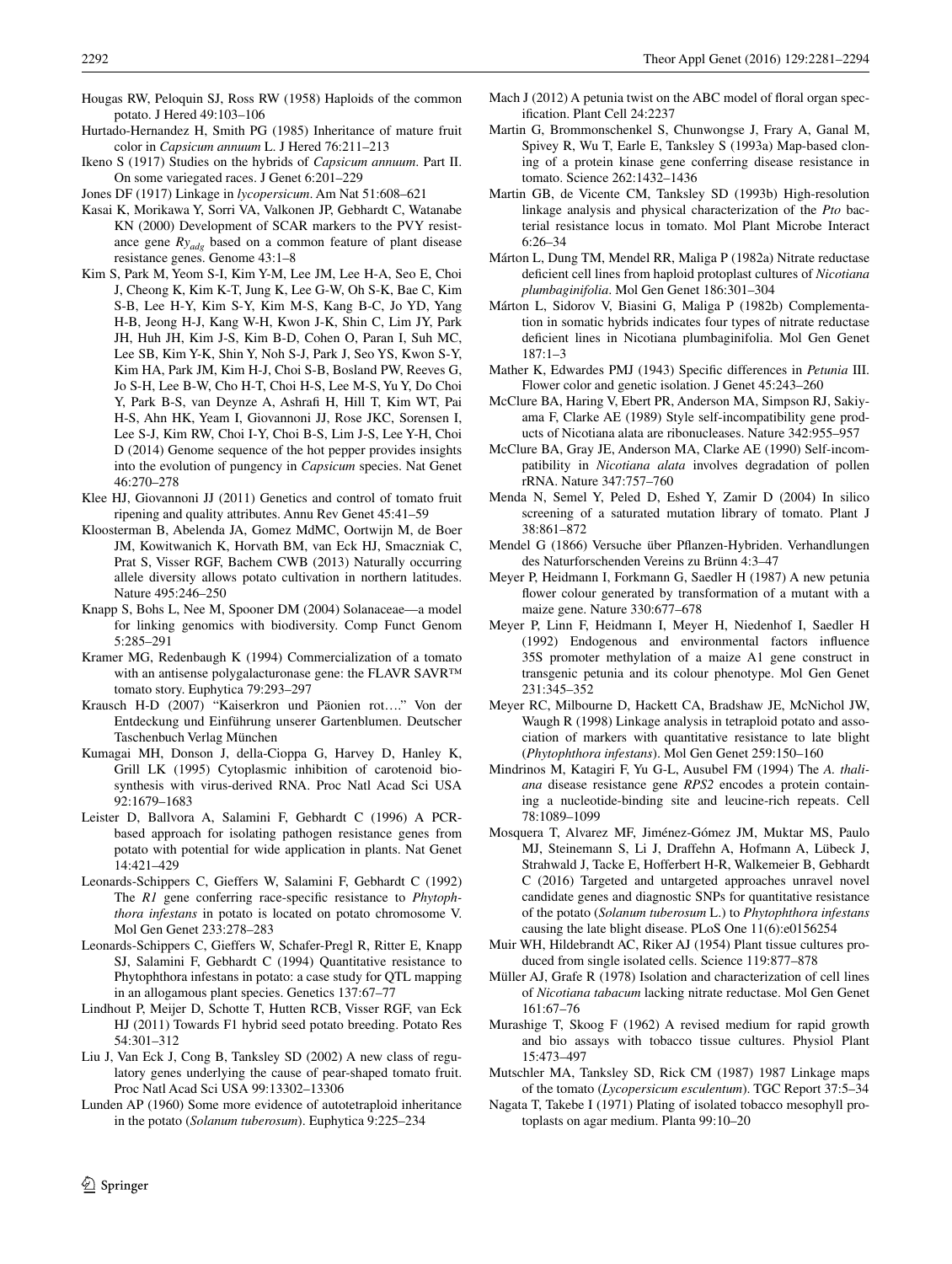- <span id="page-12-9"></span>Nakata K, Tanaka M (1968) Differentiation of embryoids from developing germ cells in anther culture of tobacco. Jpn J Genet 43:65–71
- <span id="page-12-15"></span>Napoli C, Lemieux C, Jorgensen R (1990) Introduction of a chimeric chalcone synthase gene into petunia results in reversible co-suppression of homologous genes in trans. Plant Cell 2:279–289
- <span id="page-12-26"></span>Navarro C, Abelenda JA, Cruz-Oro E, Cuellar CA, Tamaki S, Silva J, Shimamoto K, Prat S (2011) Control of flowering and storage organ formation in potato by FLOWERING LOCUS T. Nature 478:119–122
- <span id="page-12-11"></span>Negrutiu I, Jacobs M, Caboche M (1984) Advances in somatic cell genetics of higher plants—the protoplast approach in basic studies on mutagenesis and isolation of biochemical mutants. Theor Appl Genet 67:289–304
- <span id="page-12-2"></span>Nienhuis J, Helentjaris T, Slocum M, Ruggero B, Schaefer A (1987) Restriction fragment length polymorphism analysis of loci associated with insect resistance in tomato. Crop Sci 27:797–803
- <span id="page-12-31"></span>Nimmakayala P, Abburi VL, Abburi L, Alaparthi SB, Cantrell R, Park M, Choi D, Hankins G, Malkaram S, Reddy UK (2014) Linkage disequilibrium and population-structure analysis among *Capsicum annuum* L. cultivars for use in association mapping. Mol Genet Genom 289:513–521
- <span id="page-12-10"></span>Nitsch JP, Nitsch C (1969) Haploid plants from pollen grains. Science 163:85–87
- <span id="page-12-34"></span>Nuttall VW (1963) The inheritance and possible usefulness of functional male sterility in *Solanum melongena* L. Can J Genet Cytol 5:197–199
- <span id="page-12-14"></span>O'Reilly C, Shepherd NS, Pereira A, Schwarz-Sommer Z, Bertram I, Robertson DS, Peterson PA, Saedler H (1985) Molecular cloning of the *a1* locus of *Zea mays* using the transposable elements En and Mu1. The EMBO J 4:877–882
- <span id="page-12-3"></span>Osborn TC, Alexander DC, Fobes JF (1987) Identification of restriction fragment length polymorphisms linked to genes controlling soluble solids content in tomato fruit. Theor Appl Genet 73:350–356
- <span id="page-12-22"></span>Paal J, Henselewski H, Muth J, Meksem K, Menendez CM, Salamini F, Ballvora A, Gebhardt C (2004) Molecular cloning of the potato *Gro1*-*4* gene conferring resistance to pathotype Ro1 of the root cyst nematode *Globodera rostochiensis*, based on a candidate gene approach. Plant J 38:285–297
- <span id="page-12-8"></span>Pascual L, Desplat N, Huang BE, Desgroux A, Bruguier L, Bouchet J-P, Le QH, Chauchard B, Verschave P, Causse M (2015) Potential of a tomato MAGIC population to decipher the genetic control of quantitative traits and detect causal variants in the resequencing era. Plant Biotechnol J 13:565–577
- <span id="page-12-4"></span>Paterson AH, Lander ES, Hewitt JD, Peterson S, Lincoln SE, Tanksley SD (1988) Resolution of quantitative traits into Mendelian factors by using a complete linkage map of restriction fragment length polymorphisms. Nature 335:721–726
- <span id="page-12-27"></span>Perry L, Dickau R, Zarrillo S, Holst I, Pearsall DM, Piperno DR, Berman MJ, Cooke RG, Rademaker K, Ranere AJ, Raymond JS, Sandweiss DH, Scaramelli F, Tarble K, Zeidler JA (2007) Starch fossils and the domestication and dispersal of chili peppers (*Capsicum* spp. L.) in the Americas. Science 315:986–988
- <span id="page-12-28"></span>Peterson PA (1959) Linkage of fruit shape and color genes in *Capsicum*. Genetics 44:407–419
- <span id="page-12-20"></span>PGSC (2011) Genome sequence and analysis of the tuber crop potato. Nature 475:189–195
- <span id="page-12-35"></span>Portis E, Barchi L, Toppino L, Lanteri S, Acciarri N, Felicioni N, Fusari F, Barbierato V, Cericola F, Valè G, Rotino GL (2014) QTL mapping in eggplant reveals clusters of yield-related loci and orthology with the tomato genome. PLoS One 9:e89499
- <span id="page-12-36"></span>Portis E, Cericola F, Barchi L, Toppino L, Acciarri N, Pulcini L, Sala T, Lanteri S, Rotino GL (2015) Association mapping for fruit, plant and leaf morphology traits in eggplant. PLoS One 10:e0135200
- <span id="page-12-25"></span>Prat S (2010) Hormonal and daylength control of potato tuberization. In: Davies PJ (ed) Plant hormones: biosynthesis, signal transduction, action!. Springer, Netherlands, pp 574–596
- <span id="page-12-0"></span>Price HL, Drinkard AW (1908) Inheritance in tomato hybrids. Va Agric Exp Sta Bull 177:17–53
- <span id="page-12-29"></span>Prince JP, Pochard E, Tanksley SD (1993) Construction of a molecular linkage map of pepper and a comparison of synteny with tomato. Genome 36:404–417
- <span id="page-12-30"></span>Ramchiary N, Kehie M, Brahma V, Kumaria S, Tandon P (2014) Application of genetics and genomics towards *Capsicum* translational research. Plant Biotechnol Rep 8:101–123
- <span id="page-12-5"></span>Ranc N, Muños S, Xu J, Le Paslier M-C, Chauveau A, Bounon R, Rolland S, Bouchet J-P, Brunel D, Causse M (2012) Genomewide association mapping in tomato (*Solanum lycopersicum*) is possible using genome admixture of *Solanum lycopersicum* var. *cerasiforme*. G3: Genes|Genomes|Genetics 2:853–864
- <span id="page-12-13"></span>Reif HJ, Niesbach U, Deumling B, Saedler H (1985) Cloning and analysis of two genes for chalcone synthase from *Petunia hybrida*. Mol Gen Genet 199:208–215
- <span id="page-12-16"></span>Ríos D, Ghislain M, Rodríguez F, Spooner DM (2007) What is the origin of the European potato? Evidence from Canary island landraces. Crop Sci 47:1271–1280
- <span id="page-12-21"></span>Ritter E, Debener T, Barone A, Salamini F, Gebhardt C (1991) RFLP mapping on potato chromosomes of two genes controlling extreme resistance to potato virus X (PVX). Mol Gen Genet 227:81–85
- <span id="page-12-19"></span>Rokka V-M (2009) Potato Haploids and Breeding. In: Touraev A, Forster BP, Jain SM (eds) Advances in haploid production in higher plants. Springer, Netherlands, pp 199–208
- <span id="page-12-32"></span>Römer P, Hahn S, Jordan T, Strauß T, Bonas U, Lahaye T (2007) Plant pathogen recognition mediated by promoter activation of the pepper *Bs3* resistance gene. Science 318:645–648
- <span id="page-12-33"></span>Ruffel S, Dussault M-H, Palloix A, Moury B, Bendahmane A, Robaglia C, Caranta C (2002) A natural recessive resistance gene against potato virus Y in pepper corresponds to the eukaryotic initiation factor 4E (eIF4E). Plant J 32:1067–1075
- <span id="page-12-6"></span>Ruggieri V, Francese G, Sacco A, D'Alessandro A, Rigano MM, Parisi M, Milone M, Cardi T, Mennella G, Barone A (2014) An association mapping approach to identify favourable alleles for tomato fruit quality breeding. BMC Plant Biol 14:1–15
- <span id="page-12-18"></span>Rybin WA (1930) Karyologische Untersuchungen an einigen wilden und einheimischen kultivierten Kartoffeln Amerikas. Zeitschrift für Induktive Abstammungs- und Vererbungslehre 53:313–354
- <span id="page-12-1"></span>Saito T, Ariizumi T, Okabe Y, Asamizu E, Hiwasa-Tanase K, Fukuda N, Mizoguchi T, Yamazaki Y, Aoki K, Ezura H (2011) TOMA-TOMA: a novel tomato mutant database distributing micro-tom mutant collections. Plant Cell Physiol 52:283–296
- <span id="page-12-17"></span>Salaman R (1910) The inheritance of colour and other characters in the potato. J Genet 1:7–46
- <span id="page-12-23"></span>Sattarzadeh A, Achenbach U, Lübeck J, Strahwald J, Tacke E, Hofferbert HR, Rothsteyn T, Gebhardt C (2006) Single nucleotide polymorphism (SNP) genotyping as basis for developing a PCR-based marker highly diagnostic for potato varieties with high resistance to *Globodera pallida* pathotype *Pa2/3*. Mol Breed 18:301–312
- <span id="page-12-12"></span>Saunders ER (1910) Studies in the inheritance of doubleness in flowers. J Genet 1:57–69
- <span id="page-12-7"></span>Sauvage C, Segura V, Bauchet G, Stevens R, Thi Do P, Nikoloski Z, Fernie AR, Causse M (2014) Genome-wide association in tomato reveals 44 candidate loci for fruit metabolic traits. Plant Physiol 165:1120–1132
- <span id="page-12-24"></span>Schick R, Möller KH, Haussdörfer M, Schick E (1958) Die Widerstandsfähigkeit von Kartoffelsorten gegenüber der durch *Phytophthora infestans*(Mont.) De Bary hervorgerufenen Krautfäule. Der Züchter 28:99–105